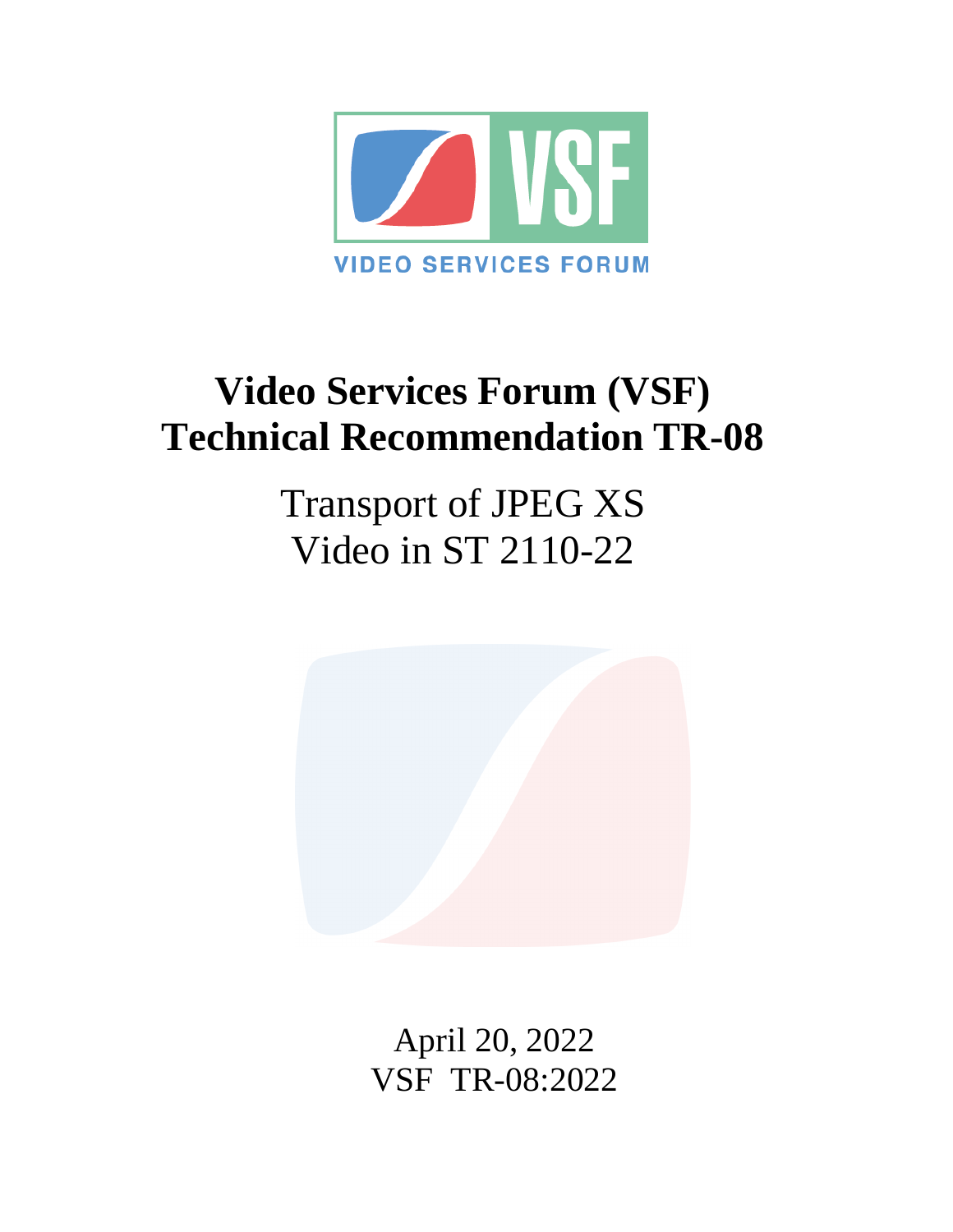© 2022 Video Services Forum

This work is licensed under the Creative Commons Attribution-NoDerivatives 4.0 International License. To view a copy of this license, visit https://creativecommons.org/licenses/by-nd/4.0/

> or send a letter to Creative Commons, PO Box 1866 Mountain View, CA 94042, USA.



# **INTELLECTUAL PROPERTY RIGHTS**

RECIPIENTS OF THIS DOCUMENT ARE REQUESTED TO SUBMIT, WITH THEIR COMMENTS, NOTIFICATION OF ANY RELEVANT PATENT CLAIMS OR OTHER INTELLECTUAL PROPERTY RIGHTS OF WHICH THEY MAY BE AWARE THAT MIGHT BE INFRINGED BY ANY IMPLEMENTATION OF THE RECOMMENDATION SET FORTH IN THIS DOCUMENT, AND TO PROVIDE SUPPORTING DOCUMENTATION.

THIS RECOMMENDATION IS BEING OFFERED WITHOUT ANY WARRANTY WHATSOEVER, AND IN PARTICULAR, ANY WARRANTY OF NONINFRINGEMENT IS EXPRESSLY DISCLAIMED. ANY USE OF THIS RECOMMENDATION SHALL BE MADE ENTIRELY AT THE IMPLEMENTER'S OWN RISK, AND NEITHER THE FORUM, NOR ANY OF ITS MEMBERS OR SUBMITTERS, SHALL HAVE ANY LIABILITY WHATSOEVER TO ANY MPLEMENTER OR THIRD PARTY FOR ANY DAMAGES OF ANY NATURE WHATSOEVER, DIRECTLY OR INDIRECTLY, ARISING FROM THE USE OF THIS RECOMMENDATION.

# **LIMITATION OF LIABILITY**

VSF SHALL NOT BE LIABLE FOR ANY AND ALL DAMAGES, DIRECT OR INDIRECT, ARISING FROM OR RELATING TO ANY USE OF THE CONTENTS CONTAINED HEREIN, INCLUDING WITHOUT LIMITATION ANY AND ALL INDIRECT, SPECIAL, INCIDENTAL OR CONSEQUENTIAL DAMAGES (INCLUDING DAMAGES FOR LOSS OF BUSINESS, LOSS OF PROFITS, LITIGATION, OR THE LIKE), WHETHER BASED UPON BREACH OF CONTRACT, BREACH OF WARRANTY, TORT (INCLUDING NEGLIGENCE), PRODUCT LIABILITY OR OTHERWISE, EVEN IF ADVISED OF THE POSSIBILITY OF SUCH DAMAGES. THE FOREGOING NEGATION OF DAMAGES IS A FUNDAMENTAL ELEMENT OF THE USE OF THE CONTENTS HEREOF, AND THESE CONTENTS WOULD NOT BE PUBLISHED BY VSF WITHOUT SUCH LIMITATIONS.

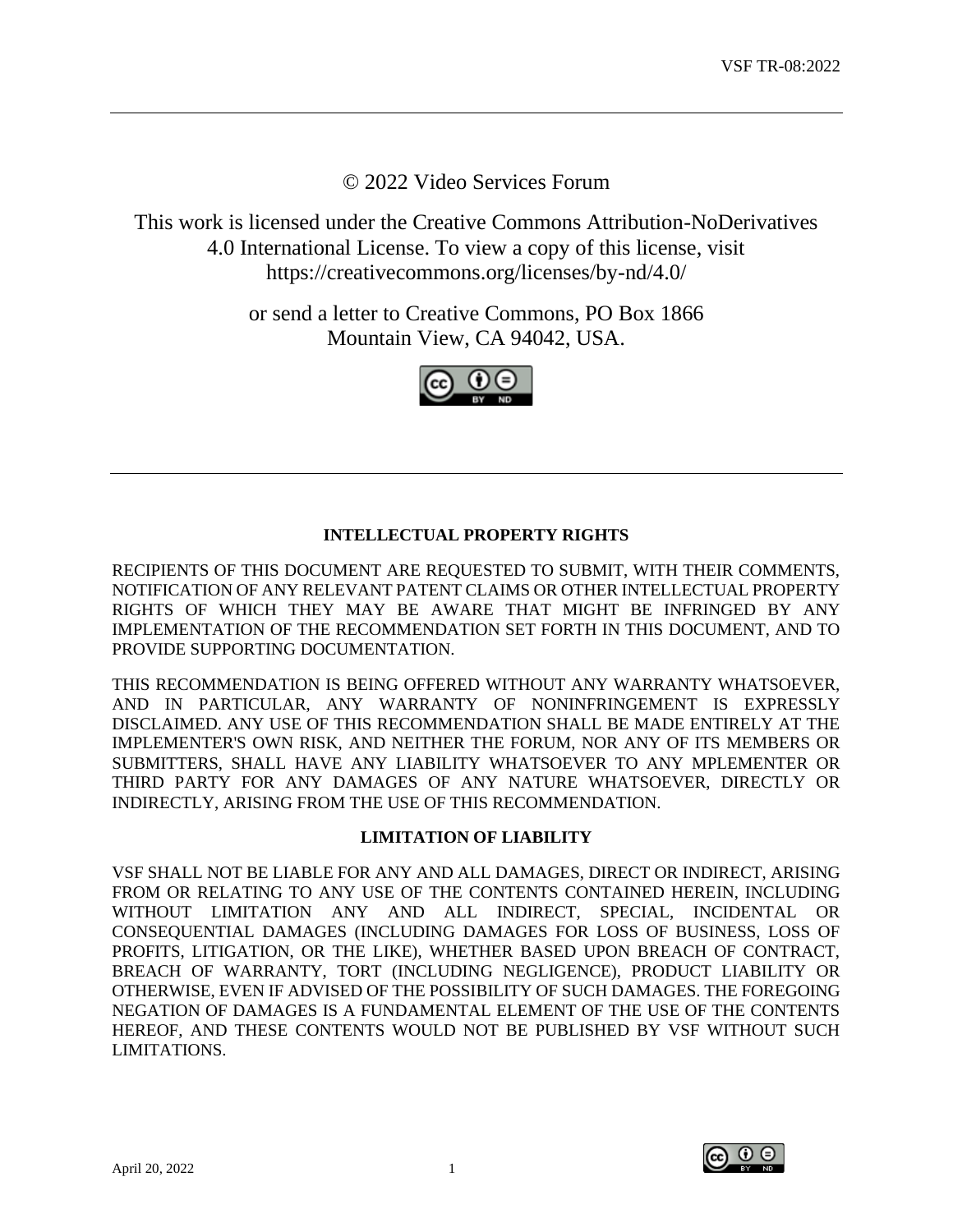#### **Executive Summary**

This VSF Technical Recommendation (TR), in addition to defining profiles for streaming of JPEG XS video over SMPTE ST 2110-22, adds information for the interoperable transport of audio and ancillary data over other relevant SMPTE ST 2110 standards. The JPEG XS compression method is used in low latency transmission applications for cost-effective, high quality, real-time transport of television video signals over IP networks. The term "XS" is meant to convey the "extra small", "extra speed" nature of the compression method.

Recipients of this document are invited to submit technical comments. The VSF also requests that recipients notify us of any relevant patent claims or other intellectual property rights of which they may be aware, that might be infringed by any implementation of the Recommendation set forth in this document, and to provide supporting documentation.

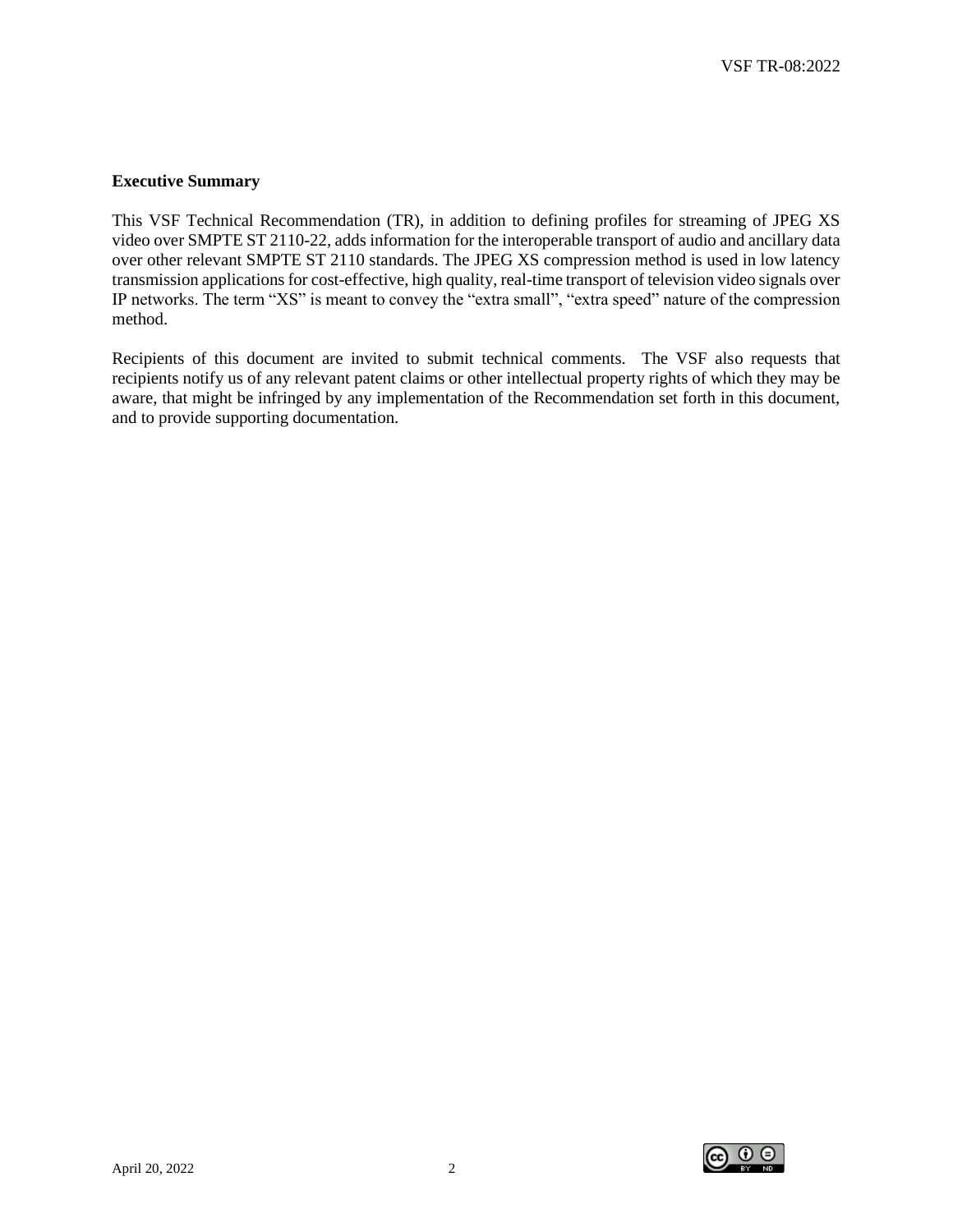# **Table of Contents**

| $1_{\cdot}$ |  |  |  |  |  |
|-------------|--|--|--|--|--|
| 1.1         |  |  |  |  |  |
| 1.2         |  |  |  |  |  |
| 2.          |  |  |  |  |  |
| 3.          |  |  |  |  |  |
| 4.          |  |  |  |  |  |
| 5.          |  |  |  |  |  |
| 6.          |  |  |  |  |  |
| 7.          |  |  |  |  |  |
| 8.          |  |  |  |  |  |
| 8.1         |  |  |  |  |  |
| 8.2         |  |  |  |  |  |
| 8.3         |  |  |  |  |  |
| 9.          |  |  |  |  |  |
| 10.         |  |  |  |  |  |
|             |  |  |  |  |  |
|             |  |  |  |  |  |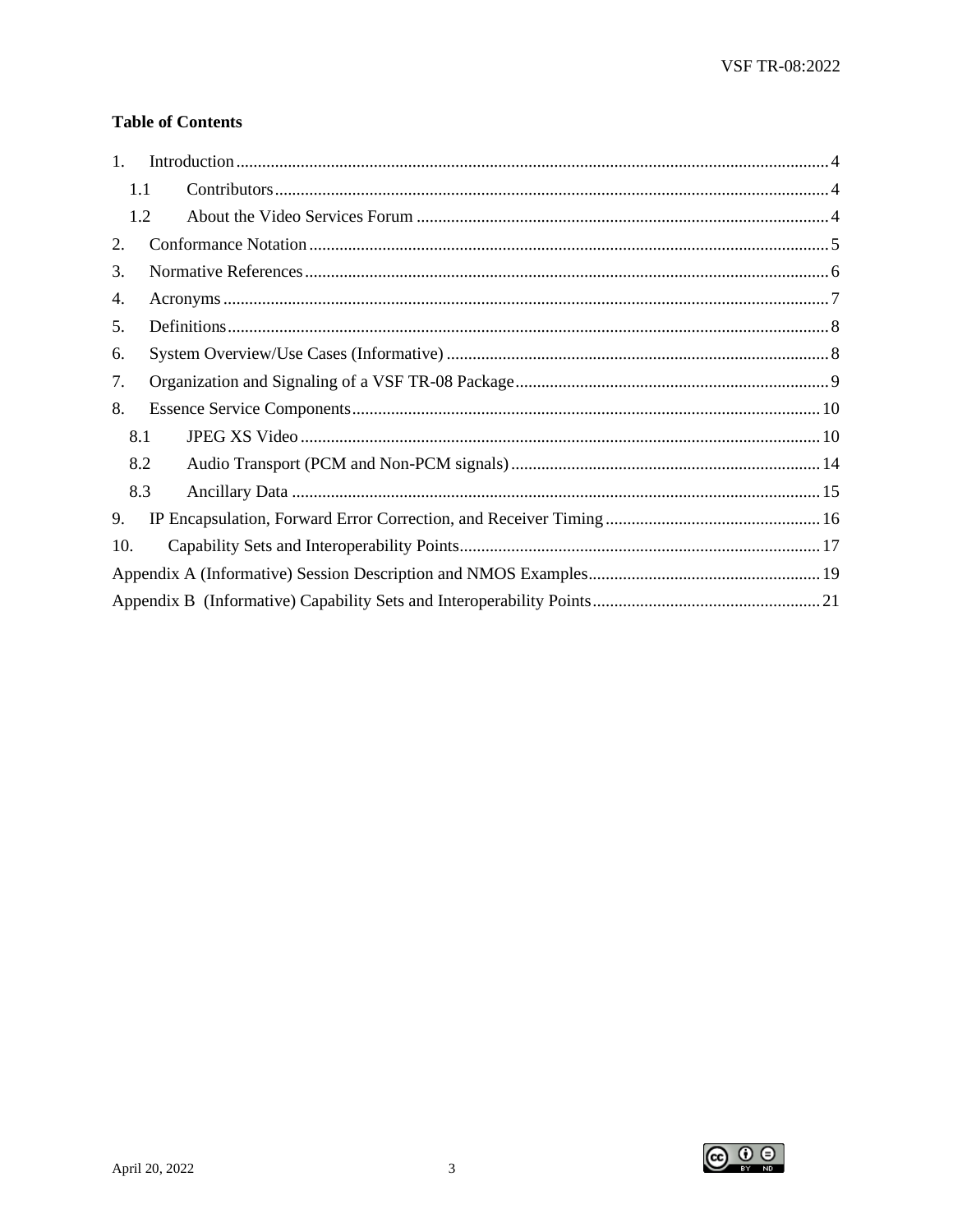## <span id="page-4-0"></span>**1. Introduction**

This document describes an encapsulation of JPEG XS codestream(s) into SMPTE ST 2110-22 for transmission over Internet Protocol-based networks. It also addresses potential system interoperability issues with other media components within the ST 2110 system.

In February of 2020, the VSF created the JPEG XS Activity Group. This group was formed to develop an interoperable method for the provision of low-latency JPEG XS coded video for WAN & LAN transport. The group was also charged with defining interoperability points for the compression and transmission of High Definition and Ultra-High Definition formats.

## <span id="page-4-1"></span>**1.1 Contributors**

Contributors to this document include:

- − John Dale, Activity Group Chairman, Media Links, Inc.
- − Brad Gilmer, Gilmer & Associates, Inc.
- − Andrew Krupiczka, Disney
- − Jean-Baptiste Lorent, intoPIX SA
- − Tim Bruylants, intoPIX SA
- − Danny Pierini, Matrox
- − John Mailhot, Imagine Communications
- − John Schilberg, Utah Scientific

## <span id="page-4-2"></span>**1.2 About the Video Services Forum**

The Video Services Forum, Inc. [\(www.videoservicesforum.org\)](http://www.videoservicesforum.org/) is an international association dedicated to video transport technologies, interoperability, quality metrics and education. The VSF is composed of [service providers, users and manufacturers.](http://www.videoservicesforum.org/members/members.htm) The organization's activities include:

- − providing forums to identify issues involving the development, engineering, installation, testing and maintenance of audio and video services;
- − exchanging non-proprietary information to promote the development of video transport service technology and to foster resolution of issues common to the video services industry;
- − identification of video services applications and educational services utilizing video transport services;
- − promoting interoperability and encouraging technical standards for national and international standards bodies.

The VSF is an association incorporated under the Not For Profit Corporation Law of the State of New York. [Membership](http://www.videoservicesforum.org/membership/membership.htm) is open to businesses, public sector organizations and individuals worldwide. For more information on the Video Services Forum, contact:

Bob Ruhl Operations Manager Video Services Forum +1 929-279-1995 [bob.ruhl1@verizon.net.](mailto:bob.ruhl1@verizon.net)

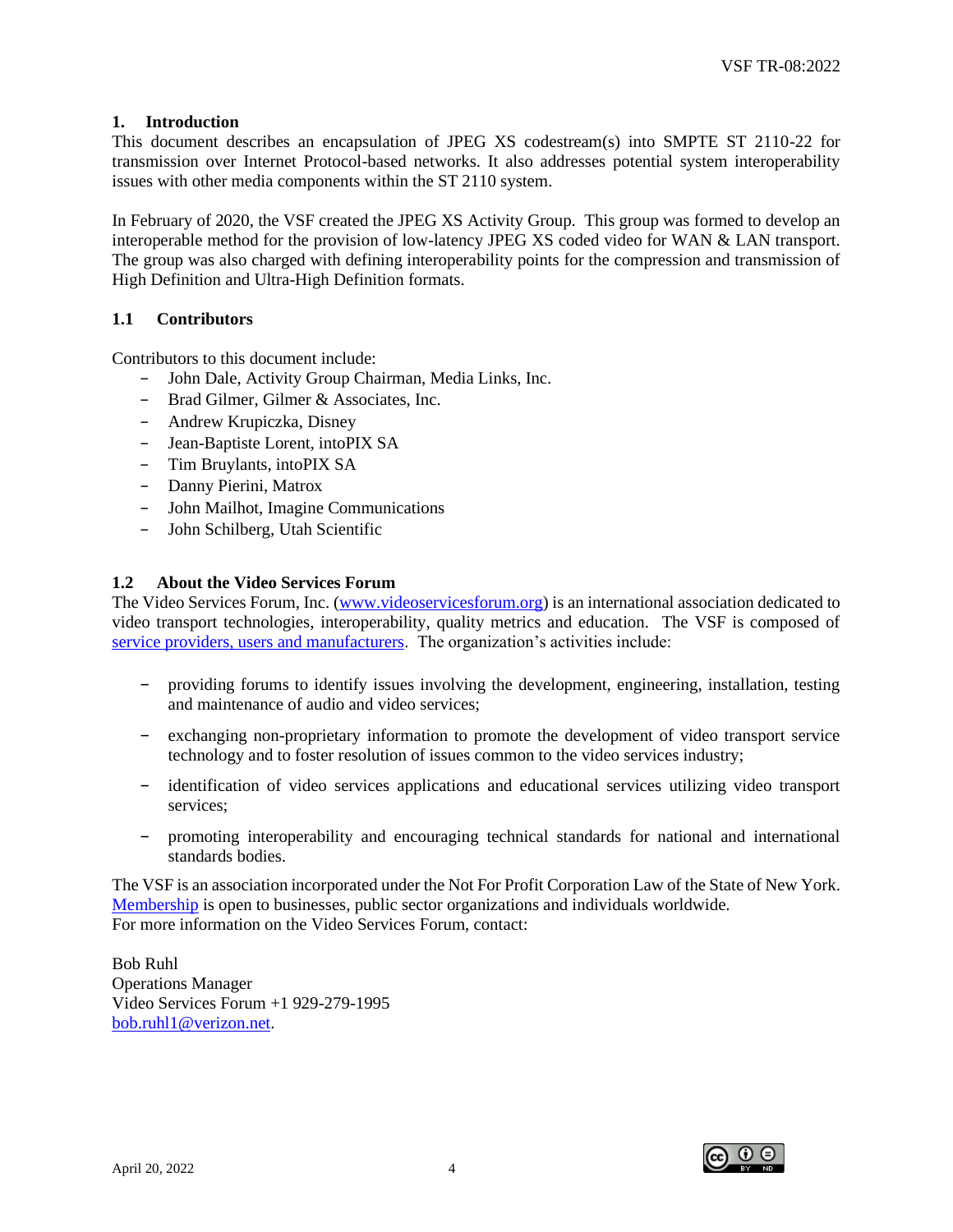#### <span id="page-5-0"></span>**2. Conformance Notation**

Normative text is text that describes elements of the design that are indispensable or that contain the conformance language keywords: "shall", "should", or "may". Informative text is text that is potentially helpful to the user, but not indispensable, and can be removed, changed, or added editorially without affecting interoperability. Informative text does not contain any conformance keywords.

All text in this document is, by default, normative, except: the Introduction, any section explicitly labeled as "Informative", or individual paragraphs that start with "Note:"

The keywords "shall" and "shall not" indicate requirements strictly to be followed in order to conform to the document and from which no deviation is permitted.

The keywords, "should" and "should not" indicate that, among several possibilities, one is recommended as particularly suitable, without mentioning or excluding others; or that a certain course of action is preferred but not necessarily required; or that (in the negative form) a certain possibility or course of action is deprecated but not prohibited.

The keywords "may" and "need not" indicate courses of action permissible within the limits of the document.

The keyword "reserved" indicates a provision that is not defined at this time, shall not be used, and may be defined in the future. The keyword "forbidden" indicates "reserved" and in addition indicates that the provision will never be defined in the future.

A conformant implementation according to this document is one that includes all mandatory provisions ("shall") and, if implemented, all recommended provisions ("should") as described. A conformant implementation need not implement optional provisions ("may") and need not implement them as described.

Unless otherwise specified, the order of precedence of the types of normative information in this document shall be as follows: Normative prose shall be the authoritative definition; Tables shall be next; followed by formal languages; then figures; and then any other language forms.

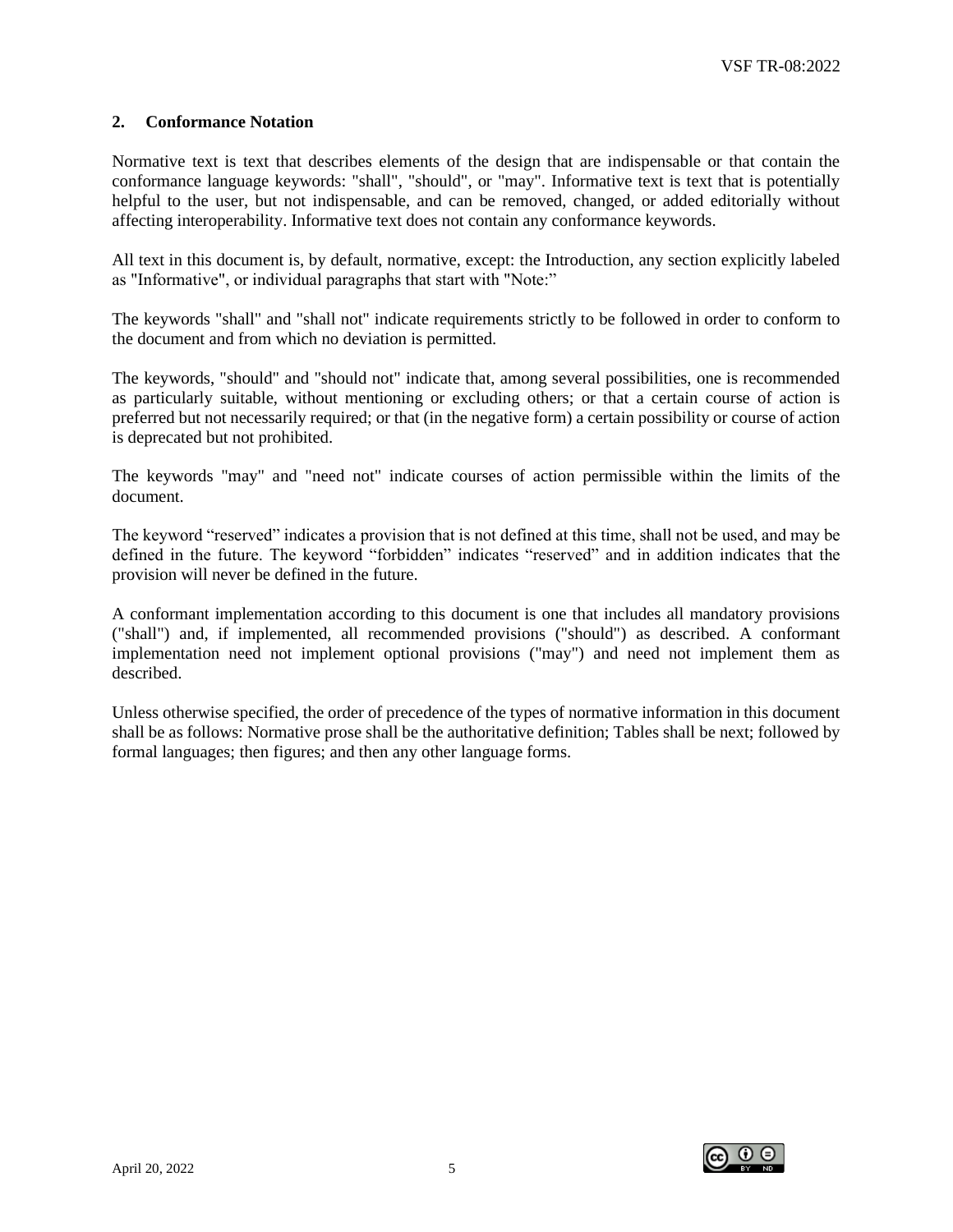## <span id="page-6-0"></span>**3. Normative References**

AES: AES3:2009 (r2019): "Digital input-output interfacing — Serial transmission format for two-channel linearly-represented digital audio data"

AMWA BCP-002-01: Natural Grouping of NMOS Resources v1.0.0

AMWA BCP-003-01: Secure Communication in NMOS Systems v1.0.0

AMWA BCP-003-02: Authorization in NMOS Systems v1.0.0

AMWA BCP-003-03: Certificate provisioning in NMOS Systems v1.0.0

AMWA BCP-006-01: NMOS with JPEG XS v1.0.0 (Work In Progress)

AMWA IS-04 NMOS Discovery and Registration Specification (Stable) v1.31

AMWA IS-05 NMOS Device Connection Management Specification (Stable) v1.1.1

ANSI/CTA 861-H:2021 "A DTV Profile for Uncompressed High-Speed Digital Interfaces"

IEEE 1588-2008: "IEEE Standard for a Precision Clock Synchronization Protocol for Networked Measurement and Control Systems" (PTP)

IETF RFC 9134 "RTP Payload Format for ISO/IEC 21122 (JPEG XS)"

IETF RFC 7273 "RTP Clock Source Signaling"

IETF RFC 8866 "SDP: Session Description Protocol"

ISO/IEC 21122-1:2022: "Information technology — JPEG XS low-latency lightweight image coding system — Part 1: Core coding system"

ISO/IEC 21122-2:2022<sup>1</sup> : "Information technology — JPEG XS low-latency lightweight image coding system — Part 2: Profiles and buffer models"

ISO/IEC 21122-3:2022: "Information technology — JPEG XS low-latency lightweight image coding system — Part 3: Transport and container formats"

JT-NM TR-1001\_2020v1.1 System Environment and Device Behaviors for ST 2110 Media Nodes in Engineered Networks –Networks, Registration, and Connection Management

Rec. ITU-R BT.2020-2: "Parameter values for ultra-high definition television systems for production and international programme exchange"

Rec. ITU-R BT.2100-2: "Image parameter values for high dynamic range television for use in production and international programme exchange"

Rec. ITU-T H.273 (2021) | ISO/IEC 23091-2:2019: "Information Technology - Codingindependent code points - Part 2: Video"

SMPTE ST 2022-7:2019: "Seamless Protection Switching of RTP Datagrams"

SMPTE ST 2086:2018 "Mastering Display Color Volume Metadata Supporting High Luminance and Wide Color Gamut Images"

SMPTE ST 2110-10:2017: "Professional Media over Managed IP Networks: System Timing and Definitions"

SMPTE ST 2110-21:2017: "Professional Media over Managed IP Networks: Traffic Shaping

<sup>&</sup>lt;sup>1</sup> Implementers should note that AMD1 for ISO/IEC 21122-2:2022 will contain fixes along with the High 4:2:0 profile and also defines a 4bpp sublevel.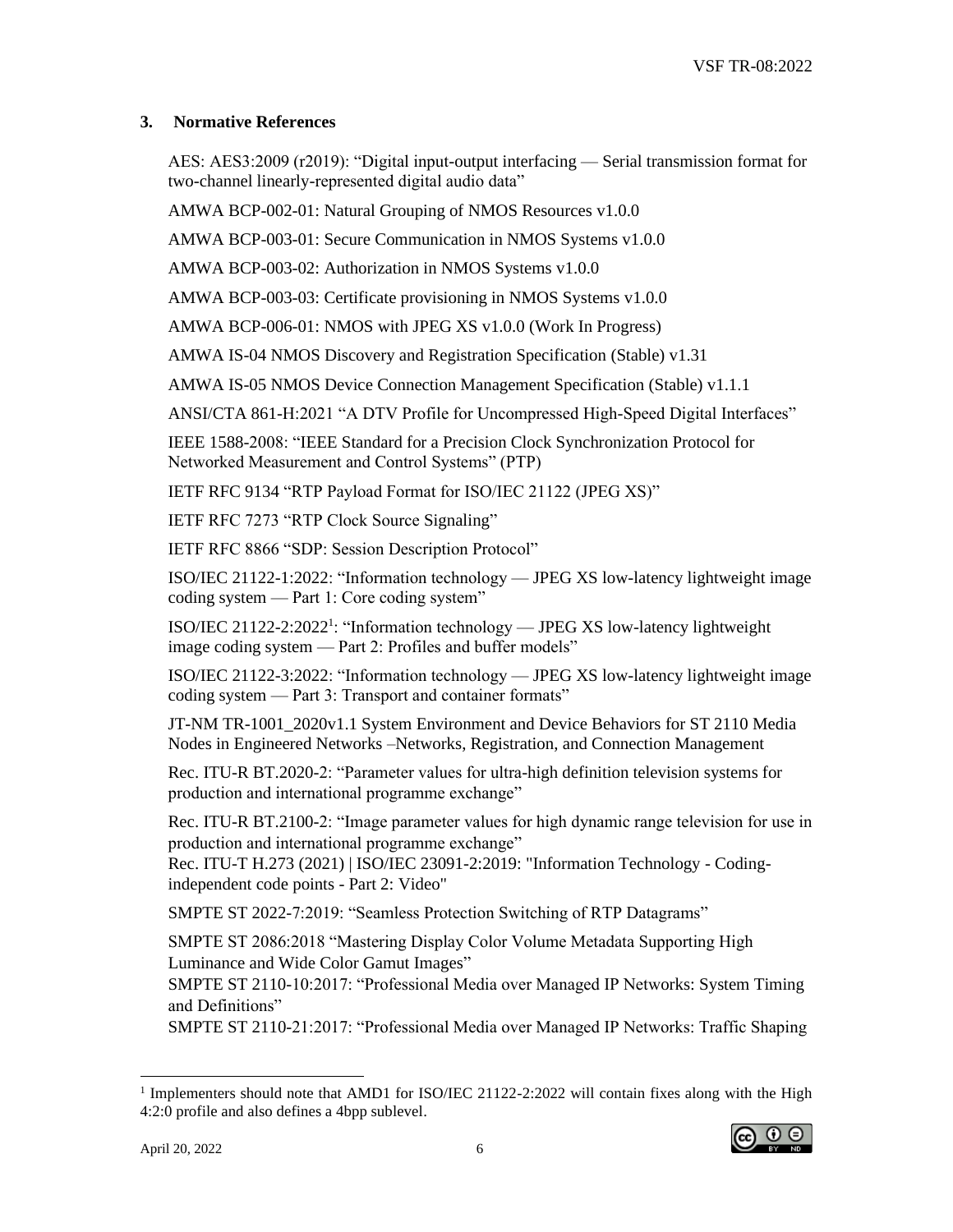and Delivery Timing for Uncompressed Active Video"

SMPTE ST 2110-22:2019: "Professional Media over Managed IP Networks: Constant Bit-Rate Compressed Video"

SMPTE ST 2110-30:2017: "Professional Media over Managed IP Networks: PCM Digital Audio"

SMPTE ST 2110-31:2018: "Professional Media over Managed IP Networks: AES3 Transparent Transport"

SMPTE ST 2110-40:2018: "Professional Media over Managed IP Networks: SMPTE ST 291-1 Ancillary Data"

VSF Technical Recommendation TR-10-1:2022: "Internet Protocol Media Experience (IPMX): System Timing and Definitions"

#### <span id="page-7-0"></span>**4. Acronyms**

\_\_\_\_\_\_\_\_\_\_\_\_\_\_\_\_\_\_\_\_\_\_\_\_\_\_

| <b>ACL</b>     | Audio Conformance Level                                |
|----------------|--------------------------------------------------------|
| <b>AES</b>     | <b>Audio Engineering Society</b>                       |
| <b>ANC</b>     | <b>Ancillary Data</b>                                  |
| <b>API</b>     | <b>Application Programming Interface</b>               |
| <b>B</b> pp    | Bits per pixel                                         |
| <b>ETSI</b>    | European Telecommunications Standards Institute        |
| <b>FEC</b>     | <b>Forward Error Correction</b>                        |
| <b>FHD</b>     | <b>Full High Definition</b>                            |
| HD             | <b>High Definition</b>                                 |
| <b>HDR</b>     | <b>High Dynamic Range</b>                              |
| <b>HLG</b>     | Hybrid-Log Gamma                                       |
| <b>IEC</b>     | <b>International Electrotechnical Commission</b>       |
| <b>IETF</b>    | <b>Internet Engineering Task Force</b>                 |
| IP             | <b>Internet Protocol</b>                               |
| <b>IPMX</b>    | <b>Internet Protocol Media Experience</b>              |
| <b>ISO</b>     | International Organization for Standardization         |
| <b>ITU</b>     | <b>International Telecommunication Union</b>           |
| <b>JPEG</b>    | Joint Photographic Experts Group                       |
| <b>JPEG XS</b> | Joint Photographic Experts Group 21122 Coding Standard |
| LAN            | <b>Local Area Network</b>                              |
| <b>PCM</b>     | Pulse Code Modulation                                  |
| PQ             | Perceptual Quantize                                    |
| <b>RGB</b>     | Red Green Blue                                         |
| <b>RTP</b>     | Real-Time Protocol                                     |
| <b>SDP</b>     | <b>Session Description Protocol</b>                    |
| <b>SDR</b>     | <b>Standard Dynamic Range</b>                          |
| <b>SDI</b>     | Serial Digital Interface                               |
| SMPTE          | Society of Motion Picture and Television Engineers     |

Note: Joint ITU and ISO/IEC documents refer to exactly the same standard text, and may share the same title, however in some cases they do not.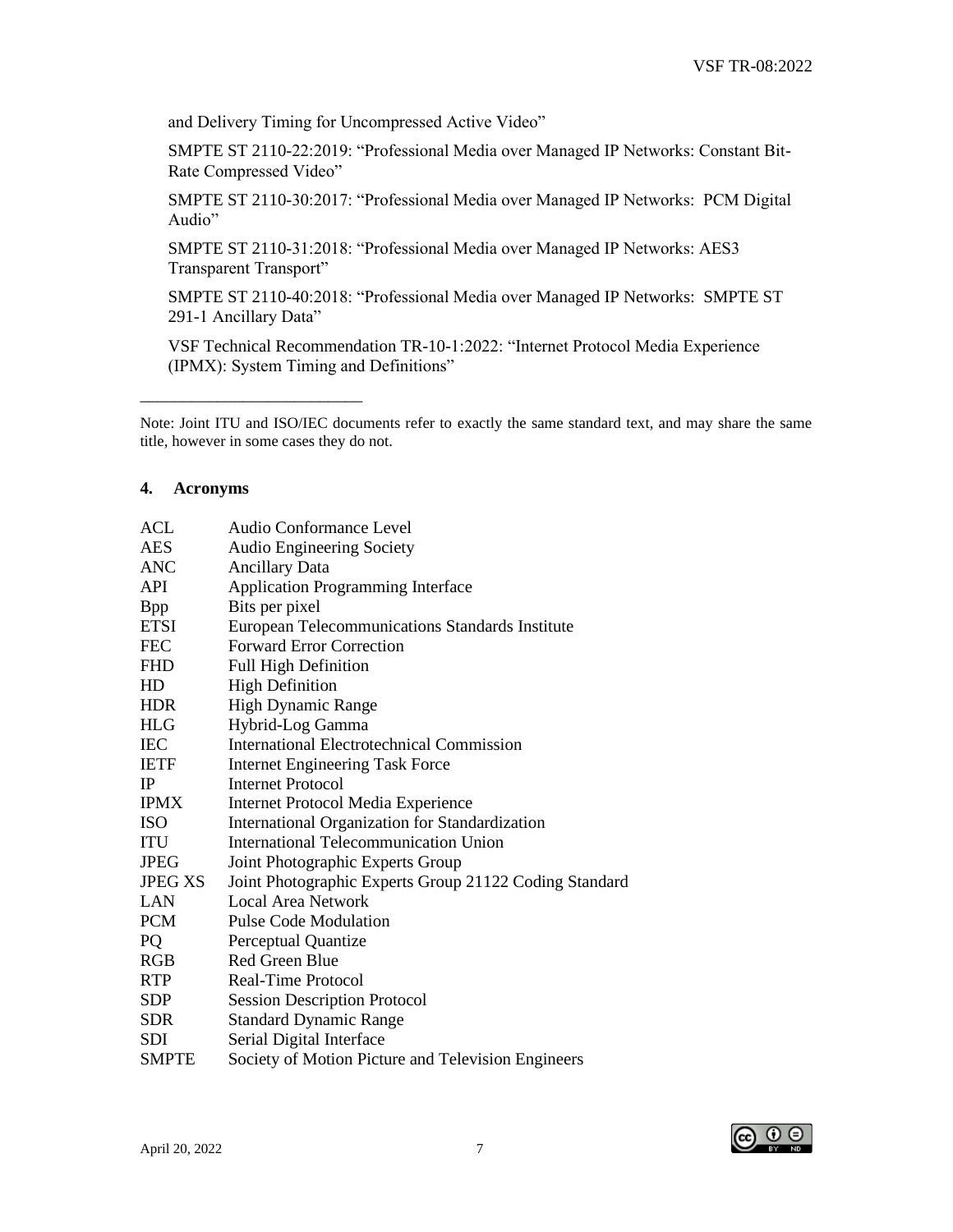| $TR^2$           | Video Services Forum Technical Recommendation <sup>2</sup>                                 |
|------------------|--------------------------------------------------------------------------------------------|
| <b>UHD</b>       | Ultra High Definition                                                                      |
| UHD1             | Ultra high resolution with a resolution of $3840 \times 2160$ , which is found in ITU-R BT |
|                  | 2020                                                                                       |
| UHD <sub>2</sub> | Ultra high resolution with a resolution of $7680 \times 4320$ , which is found in          |
|                  | <b>ITU-R BT 2020</b>                                                                       |
| <b>VSF</b>       | Video Services Forum                                                                       |
| <b>VS</b>        | Video Support Super Box                                                                    |
| YCbCr            | Luminance Component, Blue-Difference and Red-Difference Chroma Components                  |
| <b>WAN</b>       | Wide Area Network                                                                          |

## <span id="page-8-0"></span>**5. Definitions**

| <b>Device</b> | "Device" as defined in SMPTE ST 2110-10.   |
|---------------|--------------------------------------------|
| Media Node    | "Media Node" as defined in JT-NM TR-1001   |
| Receiver      | "Receiver" as defined in SMPTE ST 2110-10. |
| <b>Sender</b> | "Sender" as defined in SMPTE ST 2110-10.   |

## <span id="page-8-1"></span>**6. System Overview/Use Cases (Informative)**

An end-user or service provider of broadcast transmission services can utilize devices that implement this Technical Recommendation (TR) for the unidirectional transport of real time television signals over an IP network within a facility or between facilities. The signals may include video, audio, and SMPTE 291 formatted Ancillary Data packets.



**Figure 1: Example system for transmission of real time television signal over IP**

As shown in figure 1 above, the Sender has video, audio, and Ancillary Data inputs. These inputs are presumed to be time-aligned at their presentation to the Sender. The video is compressed using a JPEG XS compression algorithm. The JPEG XS codestream is converted into a Real-Time Protocol (RTP) stream in accordance with RFC 9134 and meeting the requirements of SMPTE ST 2110-22. Audio signals are converted into SMPTE ST 2110-30 or SMPTE ST 2110-31 streams, and ANC Data is packaged into SMPTE ST 2110-40 streams.

The system defined in this TR supports linear PCM audio using SMPTE ST 2110-30, and non-PCM audio (and non-audio signals represented in AES3 wrappers) using SMPTE ST 2110-31.

The Sender transmits the RTP streams over the network in accordance with SMPTE ST 2110-10,

 $<sup>2</sup>$  Note that the term Technical Recommendation is also used by other organizations such as ETSI.</sup>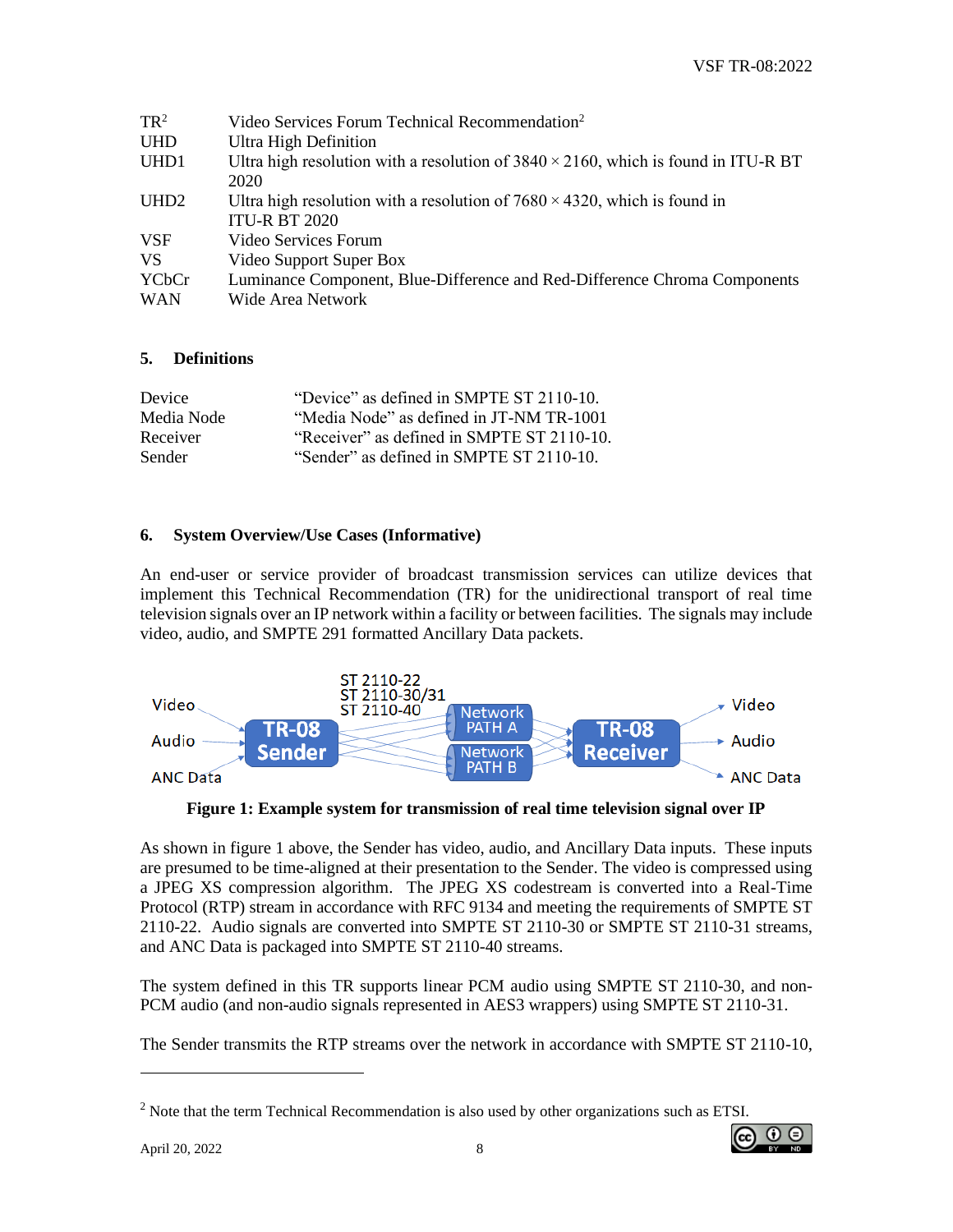including optional support of the SMPTE ST 2022-7 redundancy model and separate network paths. The Receiver de-encapsulates the RTP/IP streams, recovering the Audio, ANC Data, and the JPEG XS codestream. The JPEG XS codestream is further decoded to video essence in accordance with provisions of this recommendation. The reconstructed video, audio, and ANC Data signals are time-aligned using the RTP timestamps (correcting for different RTP Clock rates) before presentation.

The target end to end transmission latency, (less network and transit delay, and not including buffering for delay path differential), for the real time transmission of all essence components including audio and ancillary data is approximately one tenth of a video frame.

This TR specifies the syntax and semantics of the signals between the Sender and the Receiver, and in doing so, places constraints on the behavior of the Sender. It also specifies some minimum requirements for the Receiver. These constraints and requirements are needed for interoperability.

Receivers under this TR-08 must make the relevant video signal metadata (colorimetry, transfer characteristic, frame rate, sampling structure, image dimensions, etc) available to downstream devices using the technical standards appropriate to the internal or external interfaces provided.

A number of different "Capability Sets", each with several "Conformance Levels", are specified in section 10 of this recommendation. These capability sets include interoperation of Senders and Receivers within a facility under a common clock domain, and also interoperation of Senders and Receivers in different facilities, perhaps separated by some distance, and operating on potentially different clock domains.

## <span id="page-9-0"></span>**7. Organization and Signaling of a VSF TR-08 Package**

Streams compliant with this Technical Recommendation shall be organized into a "TR-08 Package" consisting of one SMPTE ST 2110-22 video stream(s), zero or more SMPTE ST 2110- 30, zero or more ST 2110-31 audio stream(s), and zero or more SMPTE ST 2110-40 ANC Data streams.

Media Nodes should comply with the requirements and behaviors specified in Section 11 of JT-NM TR-1001-1 except where overridden by provisions of this Technical Recommendation.

Media Nodes shall register their Senders and Receivers using the Registration API defined in the AMWA NMOS IS-04 Discovery and Registration Specification.

Receivers shall be capable of connecting to Senders' streams when directed as per the AMWA NMOS IS-05 Device Connection Management Specification.

Compliant senders and receivers shall implement the recommendations of AMWA BCP-006-01.

Media Nodes shall indicate appropriate grouping of Senders and Receivers as per AMWA BCP-002-01 Natural Grouping Of NMOS Resources Specification. (Example: a video and associated audio stream from a field camera.)

Optionally Media Nodes may implement security on the NMOS APIs. If a media note implements security, the implementation shall comply with AMWA NMOS BCP-003 specifications.

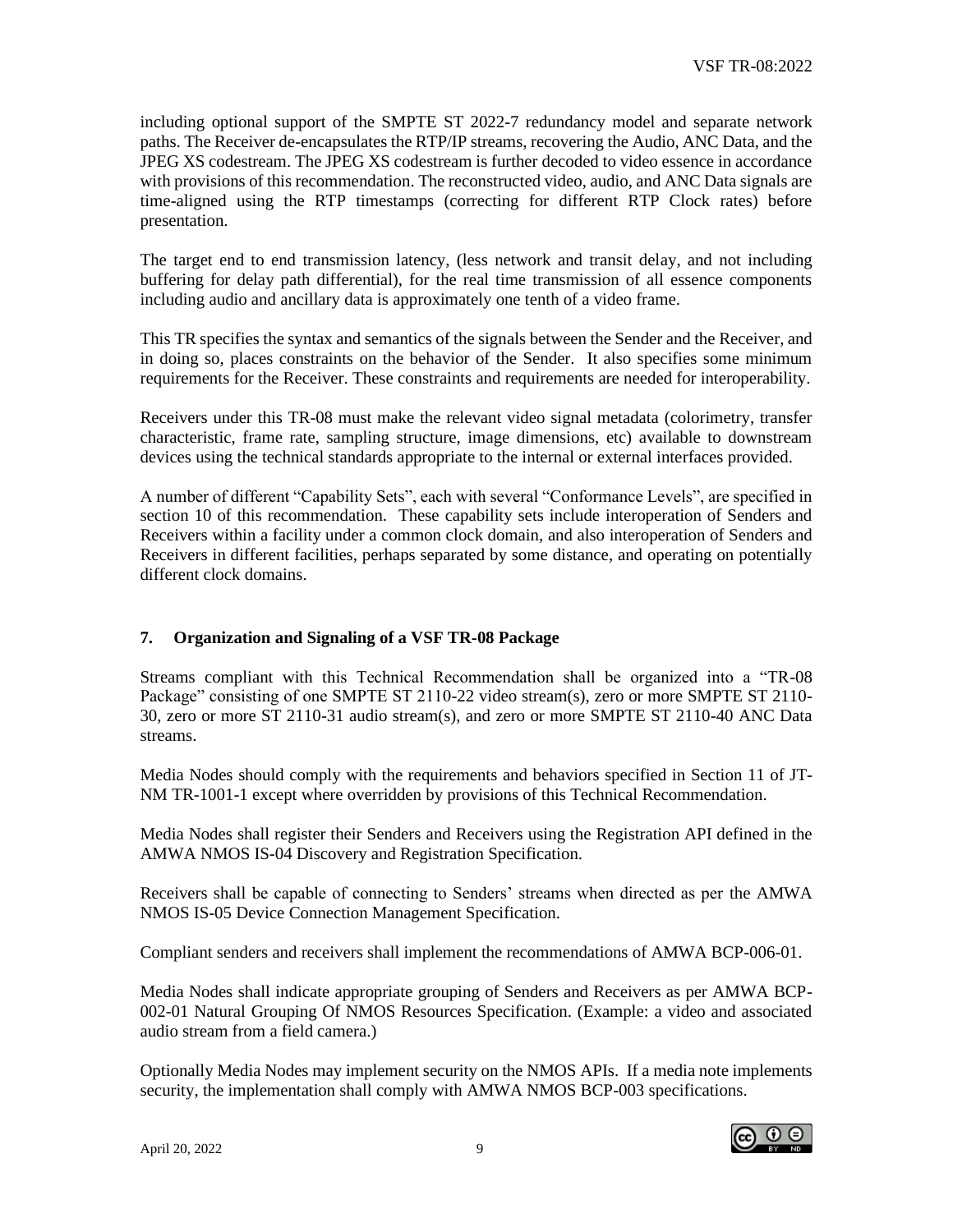Video signal shall be compressed using a JPEG XS codec that conforms to ISO/IEC 21122-1 as described in Section 8.1 of this TR.

The JPEG XS codestream shall be encapsulated into RTP using the payload format described in RFC 9134.

The RTP Stream shall meet all of the requirements of SMPTE ST 2110-22, and by extension, shall meet all of the requirements of SMPTE ST 2110-10.

Details of the required elements of the IS-05 "transport-tile" (an RFC 4566 SDP object) shall be as described in RFC 9134 and shall meet the requirements of SMPTE ST 2110-10.

PCM Audio signals shall be organized into SMPTE ST 2110-30 streams or SMPTE ST 2110-31 streams, depending on application requirements.

Non-PCM audio signals and any AES3-encapsulated non-audio signals shall be encapsulated into SMPTE ST 2110-31 streams.

Ancillary Data signals shall be encapsulated into SMPTE ST 2110-40 streams.

Each essence component shall be synchronous to the clock source declared in the *ts-refclk* element of the Sender's Session Description Protocol (SDP) object in compliance with RFC 7273 RTP Clock Source Signaling.

## <span id="page-10-0"></span>**8. Essence Service Components**

This section establishes specific restrictions for JPEG XS video, audio and metadata in order to improve interoperability between Senders and Receivers from different implementers.

## <span id="page-10-1"></span>**8.1 JPEG XS Video**

## **8.1.1 JPEG XS Codestream Restrictions**

JPEG XS Codestreams emitted by Senders that are compliant with this TR shall be compliant with ISO/IEC 21122-2 and ISO/IEC 21122-3, with the following parameters, settings and changes:

− **Number of components, chroma sampling format and alpha channel**: If there is an alpha channel, it shall be transported in its own codestream.

Codestream parameters and the JPEG XS Video Information box parameters shall be set according to one of the allowed configurations shown in Table 1. below.

| <b>Allowed</b><br><b>Configurations</b>    | $N_c$ value<br>(= number of<br>components) | $s_x[c]$ and $s_y[c]$ values<br>(= horizontal and vertical<br>sampling factors) | Profile        | Ppih   | Cpih | <b>SCHAR</b> |
|--------------------------------------------|--------------------------------------------|---------------------------------------------------------------------------------|----------------|--------|------|--------------|
| 3 color components<br>4:2:0 YCbCr sampling | $N_c = 3$                                  | $s_x[0] = s_y[0] = 1$<br>$s_x[1] = s_x[2] = 2$                                  | High $420.123$ | 0x4240 |      |              |

<sup>3</sup> See Footnote 1 above

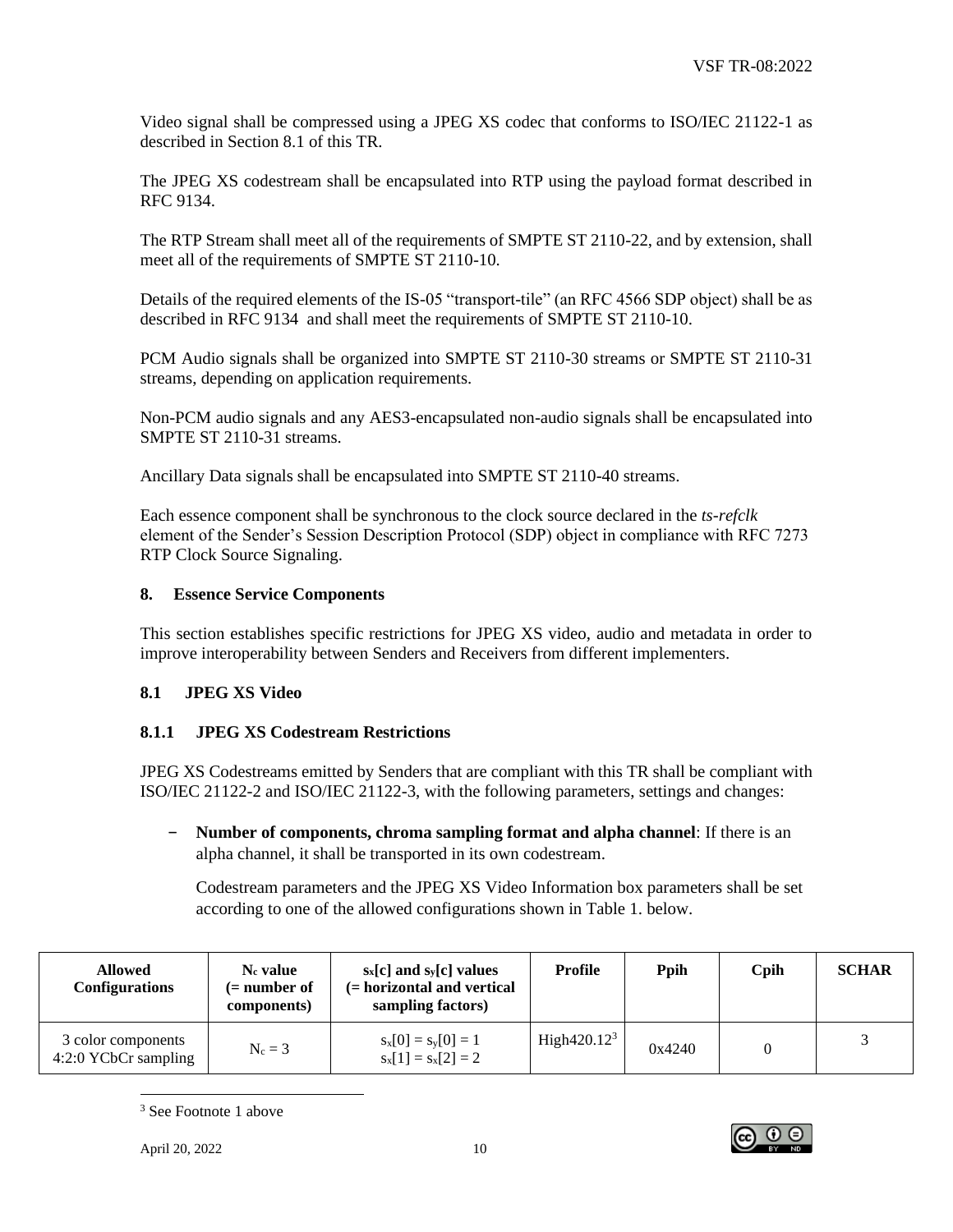|                                            |           | $s_y[1] = s_y[2] = 2$                                                   |            |        |              |                |
|--------------------------------------------|-----------|-------------------------------------------------------------------------|------------|--------|--------------|----------------|
| 3 color components<br>4:2:2 YCbCr sampling | $N_c = 3$ | $s_x[0] = 1$<br>$s_x[1] = s_x[2] = 2$<br>$s_v[0] = s_v[1] = s_v[2] = 1$ | High444.12 | 0x4a40 | $\theta$     | $\theta$       |
| 3 color components<br>4:4:4 YCbCr sampling | $N_c = 3$ | $s_x[0] = s_x[1] = s_x[2] = 1$<br>$s_v[0] = s_v[1] = s_v[2] = 1$        | High444.12 | 0x4a40 | $0$ (No RCT) |                |
| 3 color components<br>4:4:4 RGB sampling   | $N_c = 3$ | $s_x[0] = s_x[1] = s_x[2] = 1$<br>$s_y[0] = s_y[1] = s_y[2] = 1$        | High444.12 | 0x4a40 | 1 (RCT)      | $\mathfrak{D}$ |
| alpha channel only<br>$4:0:0$ sampling     | $N_c = 1$ | $s_x[0] = s_y[0] = 1$                                                   | High444.12 | 0x4a40 | $\theta$     | 0 <sup>4</sup> |

**Table 1. Number of components and chroma sampling**

## − **Color transformation**:

If the three components of the image use the YCbCR digital representation, Cpih shall be set to 0 (no color transformation).

Senders shall use the following order of components in the JPEG XS codestream, and the component index shall be set as follows: Y (component index shall be set to 0), Cb (component index shall be set to 1), Cr (component index shall be set to 2).

In the case of RGB color components with 4:4:4 sampling, Cpih shall be set to 1. This indicates that the three color components of the image can be reversibly transformed to YCbCr digital representation by JPEG XS.

Senders shall use the following order of components in the JPEG XS codestream, and the component index shall be set as follows: R (component index shall be set to 0), G (component index shall be set to 1), B (component index shall be set to 2).

- − **Input bit depth**: B[c] shall be set to 8, 10, or 12 for all values of c (i.e. all components) based on the Conformance Level and selected Capability Set shown in Table 5 in Section 10.
- − **Number of horizontal wavelet transformations**: NL,x shall be set to 5
- − **Number of vertical wavelet transformations**: N<sub>L,y</sub> shall be set to 2
- − **Quantizer type**: Qpih shall be set to 1 (uniform quantizer)
- − **Level**: shall be set to either 1k-1, 2k-1, 4k-2, or 8k-2, depending on the targeted capability set based on the Conformance Level and selected Capability Set shown in Table 5 in Section 10. Implementers shall select the lowest level possible given the width, height and frame rate of the image.



<sup>4</sup> It is anticipated that the value of '0' for 4:0:0 will be specified in a future version of ISO/IEC 21122-3.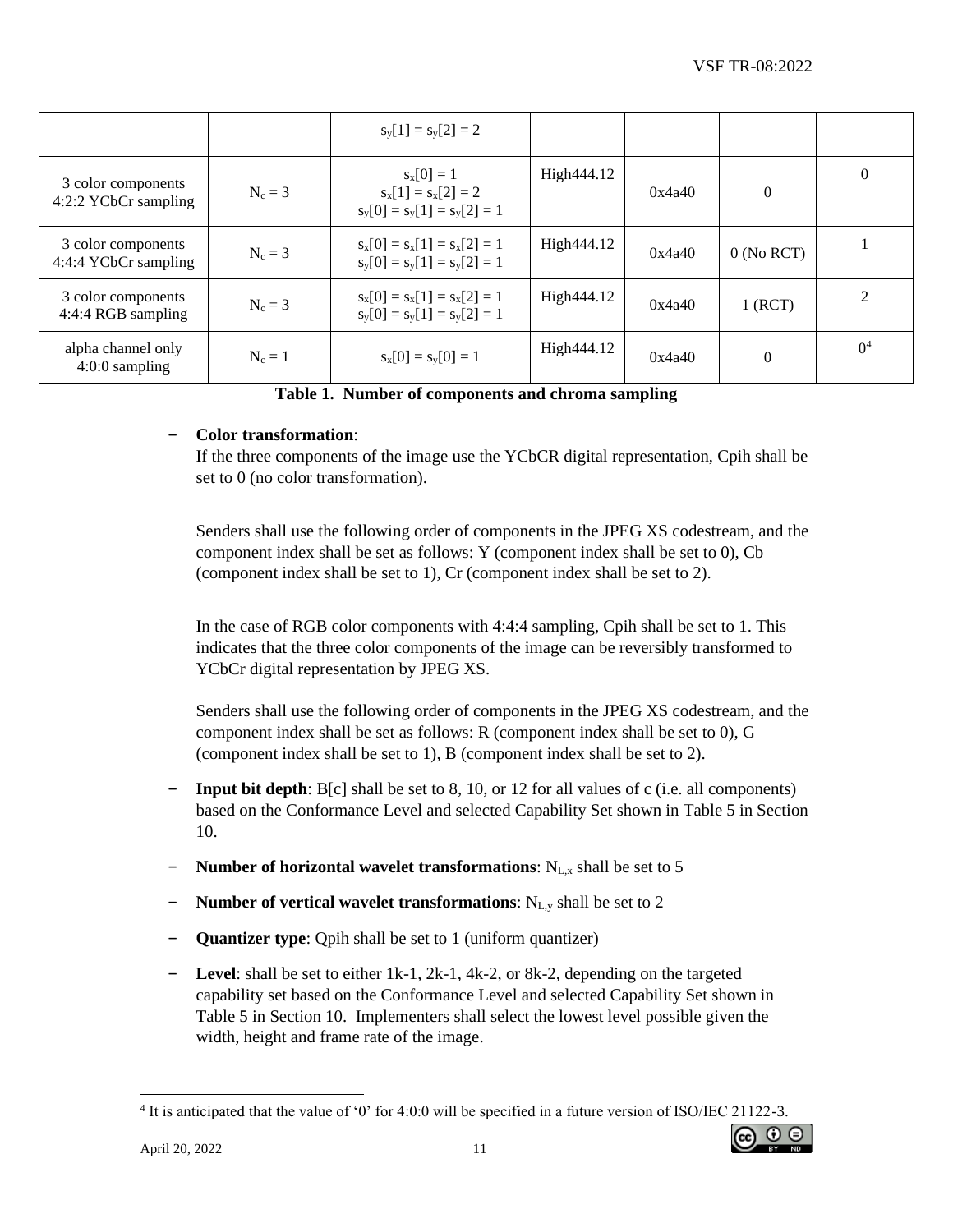Note: The selected level defines constraints on the maximum dimensions and framerate of the images in the uncompressed domain, and as such, sets a lower bound on the throughput in the decoded domain.

− **Sublevel**: encoders shall set Sublevel to Sublev3bpp or Sublev4bpp. When the bpp is less than or equal to 3bpp, Sublev3bpp shall be used. When the bpp is above 3bpp up to 4bpp, Sublev4bpp shall be used. Implementations compliant with this TR shall not set Sublevel to any other values.<sup>5</sup>

Compression bit rate shall be constrained to a maximum of 4 bpp (see capability sets defined in Section 10).

Sublev4bpp shall be signaled setting the binary value of *Plev* field to 'xxxx xxxx 0000 0110' (Note: *Plev* value to be published in ISO/IEC 21122-2 AMD1)

Note: The selected sublevel defines constraints on the maximum number of bits per pixel for an encoded image and as such, sets a lower bound on the throughput in the encoded domain that a conforming decoder implementation supports.

## **8.1.2 JPEG XS Stream**

The JPEG XS Stream shall be mapped into IP packets in accordance with RFC 9134 with the following constraints:

The *pacKetization mode (K)* bit shall be set to "0" in the RTP Payload Header. This sets the codestream packetization mode to 'codestream'.

The number of bytes of *Payload Data* in a packet shall be a multiple of 8 bytes except for the last packet of the field or frame. Note: last packets have the 'M' bit set to '1' as specified in RFC 9134.

#### *8.1.2.1 Bit rate coding*

The value of the *brat* field shall be set to the actual maximum bit rate of the specific transmitted stream (not the theoretical maximum bit rate defined by the sublevel).

#### *8.1.2.2 Field coding and frame rate*

Field coding and frame rate shall be set by the *frat* field, whose semantics are defined in ISO/IEC 21122-3.

Senders shall set the *frat* field in the JPEG XS Stream as follows:

For interlaced signals, the Interlace Mode of the frat field of all JPEG XS picture segments shall be set to '1' (note: indicating that the first picture of a frame is the first video field, and the second



<sup>5</sup> Sublev4bpp will be specified in ISO/IEC 21122-2 AMD1.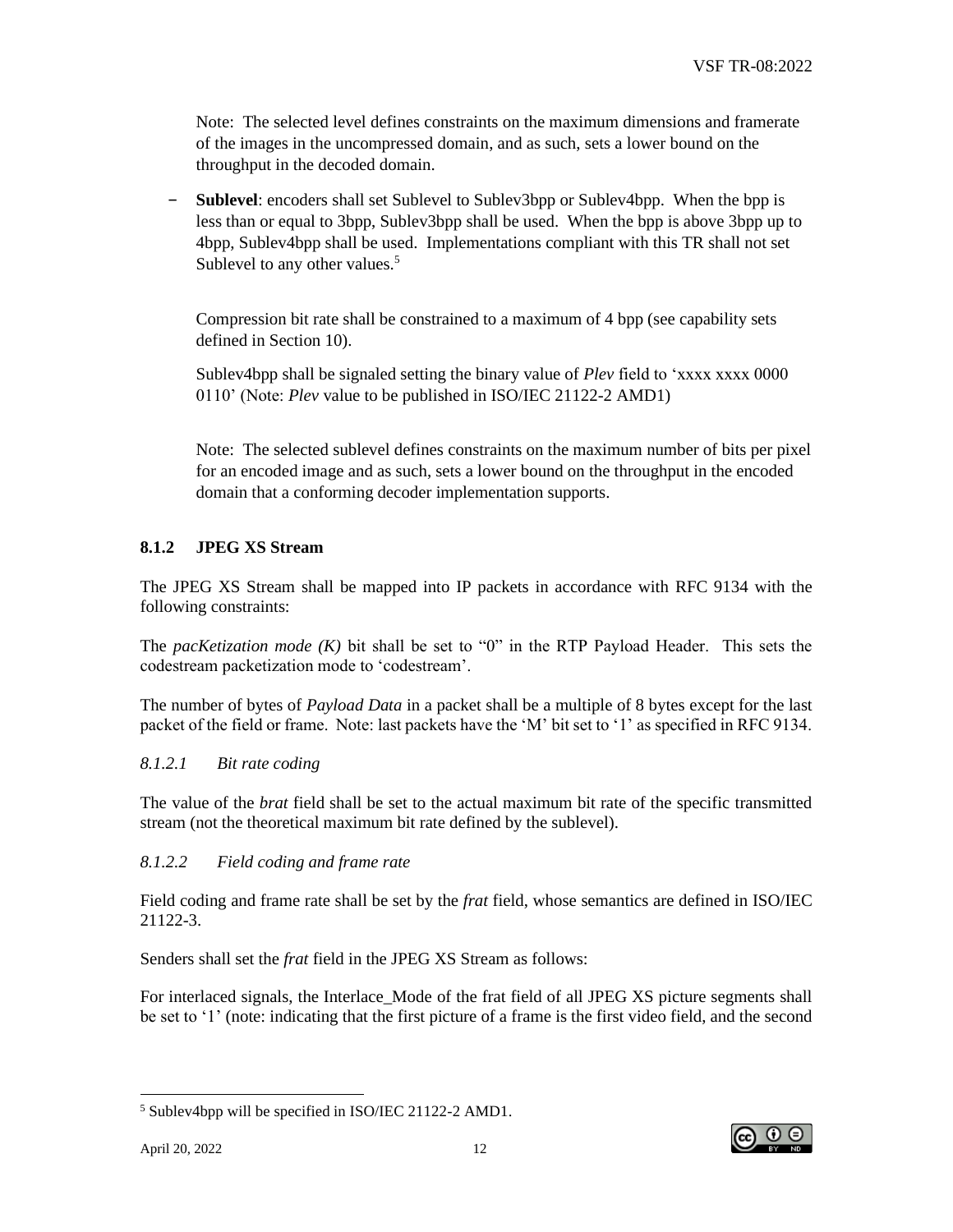picture of a frame is the second video field). For progressive signals, the Interlace\_Mode of the frat field shall be set to '0'.

The *frat* field shall always be set to signal the frame rate and shall not indicate an unknown frame rate.

In addition, the frame rate can be signaled as described in RFC 9134 as part of the SDP. If there is conflict between the frame rate indicated in the SDP file and the frame rate signaled in the JPEG XS Video Information box, the values in the JPEG XS Video Information box shall prevail.

Sender implementations compliant with this document shall ensure that the information signaled as described in RFC 9134 shall always match the information contained in the SDP file.

## *8.1.2.3 RTP Timestamps*

The RTP timestamps of the transmitted packets shall comply with ST 2110-10. In interlace mode, each field shall have a unique timestamp.

Note: RFC 9134 Errata 6752 addresses a contradiction between ST 2110-10 and this RFC regarding timestamps.

## *8.1.2.4 Color Specification & Dynamic Range*

Color information shall be specified in the JPEG XS stream using the Color Specification box as defined in ISO/IEC 21122-3 and in RFC 9134. In the Color Specification box, the seven (7) CICP\_RESERVED bits of the METHDAT field shall all be set to '0'.

Color information shall be signaled in the SDP file as described in RFC 9134. If there is conflict between the information in the SDP file and the JPEG XS stream, or if the SDP indicates a colorimetry value of "UNSPECIFIED", the values in the JPEG XS stream shall prevail.

Sender implementations compliant with this document shall ensure that the information signaled as described in RFC 9134 shall always match the information contained in the SDP file.

Note: Table 2. below summarizes the signaling code values a sender might employ for commonly used color spaces. This information may be found in ISO/IEC 21122-3 and in Rec. ITU-T H.273, and is provided here for the convenience of implementers.

| <b>Color</b> space      | <b>Color</b><br>primaries<br>code | <b>Transfer</b><br>characteristics<br>code | <b>Matrix</b><br>coefficients<br>code | Video full<br>range flag | <b>Notes</b>                      |
|-------------------------|-----------------------------------|--------------------------------------------|---------------------------------------|--------------------------|-----------------------------------|
| Rec. ITU-R<br>BT.709-6  |                                   |                                            |                                       | 0                        | <b>BT 709</b><br><b>SDR</b>       |
| Rec. ITU-R<br>BT.2020-2 | 9                                 | 14 (10 bit)                                | 9 (non-constant)<br>luminance)        |                          | Wide Color<br>Gamut<br><b>SDR</b> |
| Rec. ITU-R              | 9                                 | $15(12 \text{ bit})$                       | 9 (non-constant)                      |                          | Wide Color                        |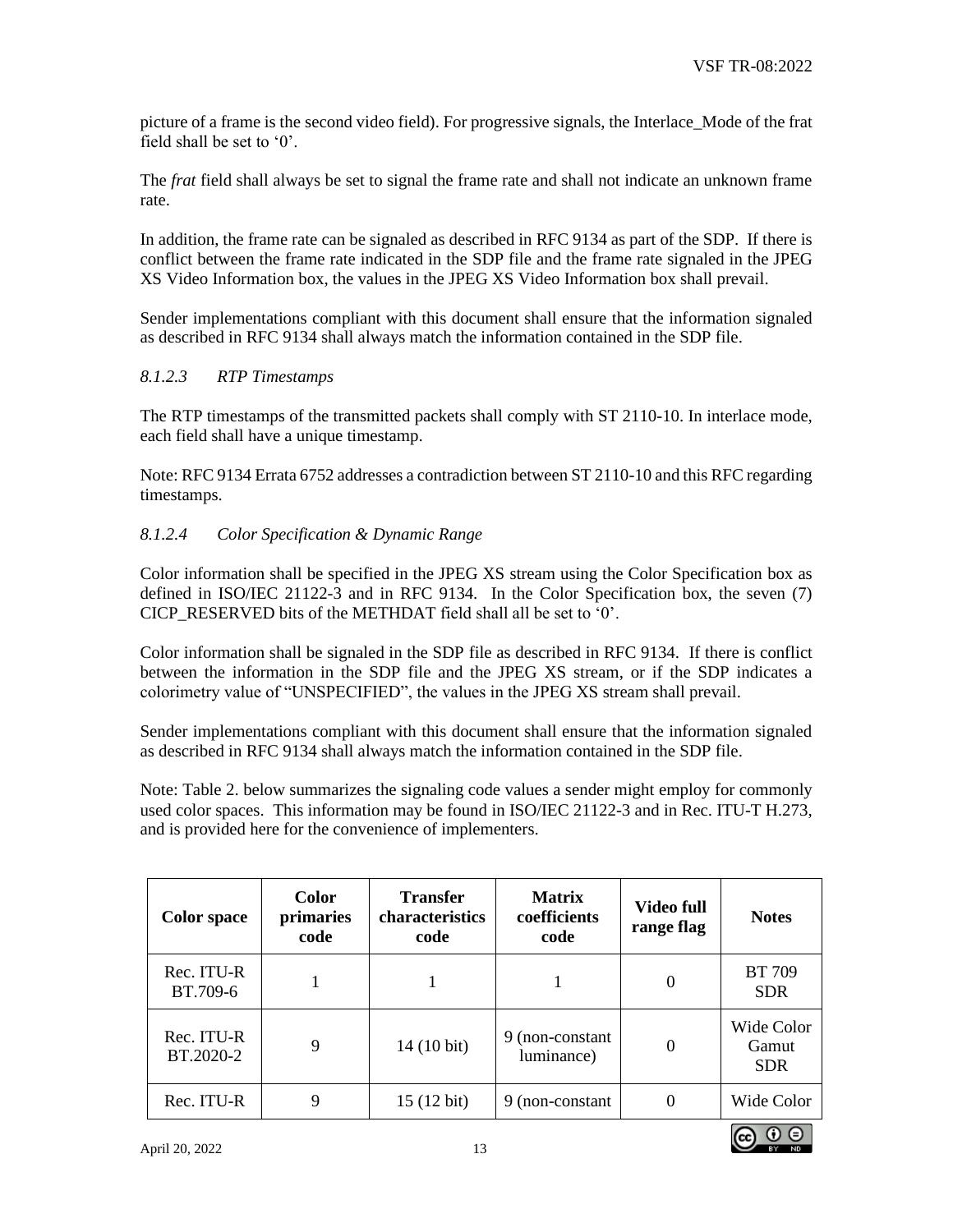| BT.2020-2               |   |                      | luminance)                 |          | <b>Gamut SDR</b>                      |
|-------------------------|---|----------------------|----------------------------|----------|---------------------------------------|
| Rec. ITU-R<br>BT.2020-2 | 9 | $14(10 \text{ bit})$ | 10 (constant<br>luminance) | $\Omega$ | Wide Color<br><b>Gamut SDR</b>        |
| Rec. ITU-R<br>BT.2020-2 | 9 | $15(12 \text{ bit})$ | 10 (constant<br>luminance) | $\Omega$ | Wide Color<br><b>Gamut SDR</b>        |
| Rec. ITU-R<br>BT.2100-2 | 9 | 16                   | 9 (Y'CbCr)                 | $\theta$ | Wide Color<br>Gamut<br>PQ HDR         |
| Rec. ITU-R<br>BT.2100-2 | 9 | 18                   | 9 (Y'CbCr)                 | $\Omega$ | Wide Color<br>Gamut<br><b>HLG/HDR</b> |

Table 2. (Informative) – Selected examples of color space specification

# *8.1.2.5 Mastering Display Metadata*

Mastering Display Metadata is defined in SMPTE ST 2108-1 and ST 2108-2. This information may be carried as specified in RFC 9134, in the Mastering Display Metadata box within the JPEG XS Video Support box, or it may be transported in a ST 2110-40 stream.

In the case where the Mastering Display Metadata is present at a decoder in multiple locations, the information in the Mastering Display Metadata box shall take priority.

If a Sender does not have access to the Mastering Display Metadata at the time the stream is generated, then the Mastering Display Metadata box shall not be included in the VS box.

Mastering Display Metadata shall be specified using the following fields:

- *X\_c0, Y\_c0, X\_c1, Y\_c1, X\_c2, Y\_c2, X\_wp, Y\_wp, L\_max* and *L\_min*, as defined in SMPTE ST 2086:2018 "Mastering Display Color Volume Metadata Supporting High Luminance and Wide Color Gamut Images"
- *MaxFALL* and *MaxCLL*, as defined in ANSI/CTA 861-H:2021 "A DTV Profile for Uncompressed High-Speed Digital Interfaces"

If the Mastering Display Metadata is unknown or not included in the video input when the stream is generated, the Mastering Display Metadata shall not be included in the in the JPEG XS Video Support box.

## <span id="page-14-0"></span>**8.2 Audio Transport (PCM and Non-PCM signals)**

Audio signals shall be sampled at a rate of 48 kHz, using a sampling clock which is synchronous to the signaled ts-refclk clock source in the SDP.

PCM Audio signals shall be organized into SMPTE ST 2110-30 streams or SMPTE ST-2110-31 streams or a combination thereof. Any non-PCM audio signals, and/or AES3-formatted non-audio

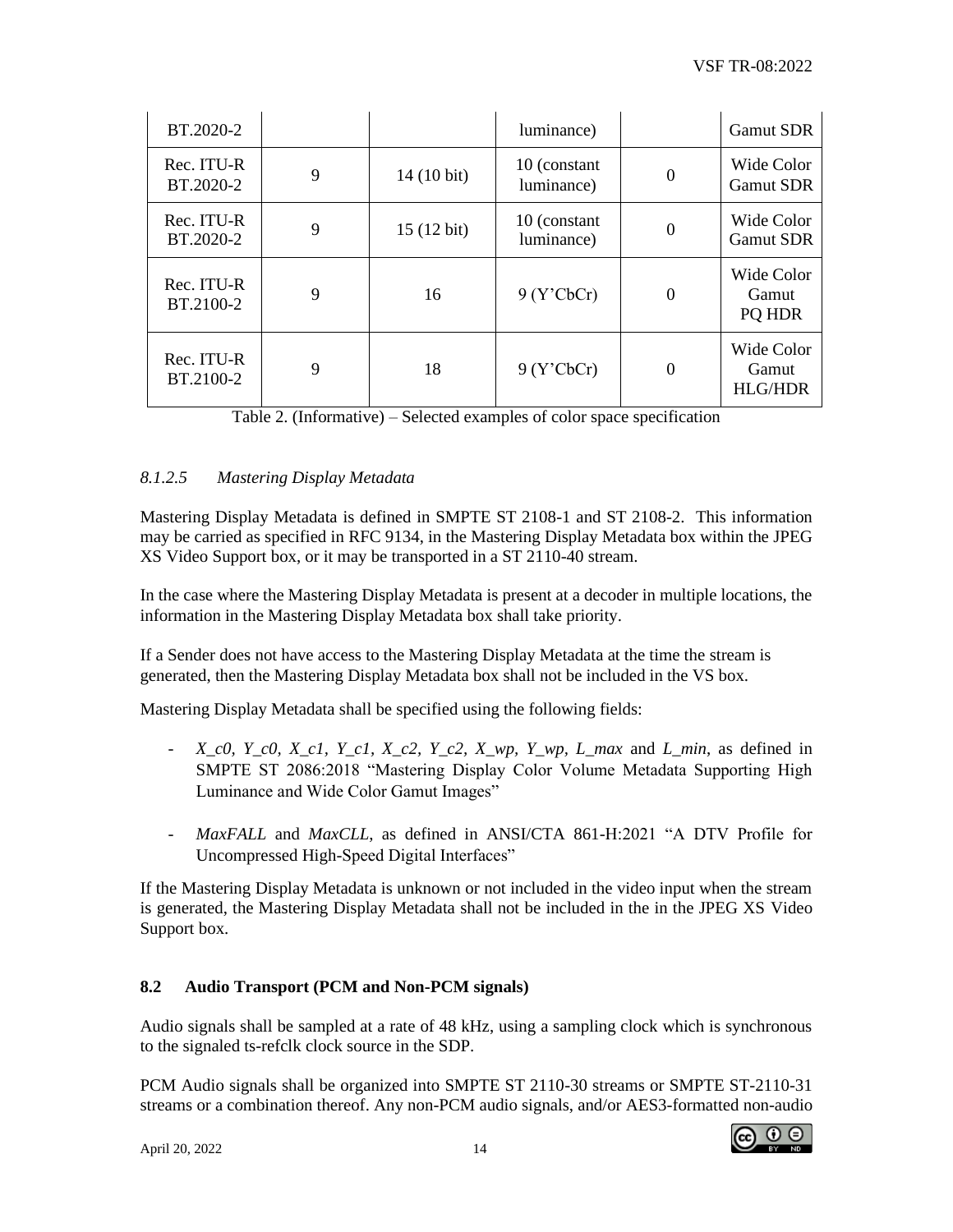signals, shall be packaged into SMPTE ST 2110-31 streams.

Senders and Receivers that are compliant with this TR shall support the Audio Conformance Level specified in Section 10 of this document for the specified use case, referring to the requirements enumerated in Table 3 below.

| <b>Audio Conformance Level</b> | <b>Bit Depth, Sampling, PIDs and</b><br><b>AES Channel Pairs per PID</b>                                                                                                         |
|--------------------------------|----------------------------------------------------------------------------------------------------------------------------------------------------------------------------------|
| A                              | 24 bits, 48 kHz sampling<br>Up to four (4) audio streams<br>each stream may be SMPTE 2110-30 (Level A) or 2110-31 (Level A)<br>Up to 16 total channels (or channel-equivalents)  |
| B                              | 24 bits, 48 kHz sampling<br>Up to eight (8) audio streams<br>each stream may be SMPTE 2110-30 (Level A) or 2110-31 (Level A)<br>Up to 32 total channels (or channel-equivalents) |

Table 3. Audio Capability Sets

Receivers should incorporate a selection mechanism that allows the user to choose the mapping of audio channels from JPEG XS codestreams to subsequent devices or processes. If Receivers implement a re-mapping capability, then AMWA NMOS IS-08 shall be used for controlling this mapping.

#### <span id="page-15-0"></span>**8.3 Ancillary Data**

Most SDI signals include Horizontal Ancillary (HANC) and Vertical Ancillary (VANC) data packets formatted in accordance with SMPTE ST 291-1. Senders compliant with this recommendation shall transport the ANC data packets (subject to the restrictions below) using SMPTE ST 2110-40. Receivers shall recover the ANC data and present it to the downstream application.

Since RFC 9134 includes a box structure for video specific metadata as a prefix to the JPEG XS codestream, it may be possible that a contradiction could occur between this ancillary metadata, metadata included within the SDP parameters and a potential SMPTE 2110-40 stream. Implementers shall follow best practices as indicated in this document to avoid duplication of metadata. If duplication is unavoidable, then metadata shall be consistent in each location with no difference. In regards to video metadata specifically, if a receiver detects a conflict, then JPEG XS stream metadata shall prevail.

Note: This document does not preclude applications from sending additional information through other stream formats in parallel with the streams described herein; in particular the VSF IPMX activity is developing some parallel stream formats for certain application metadata.

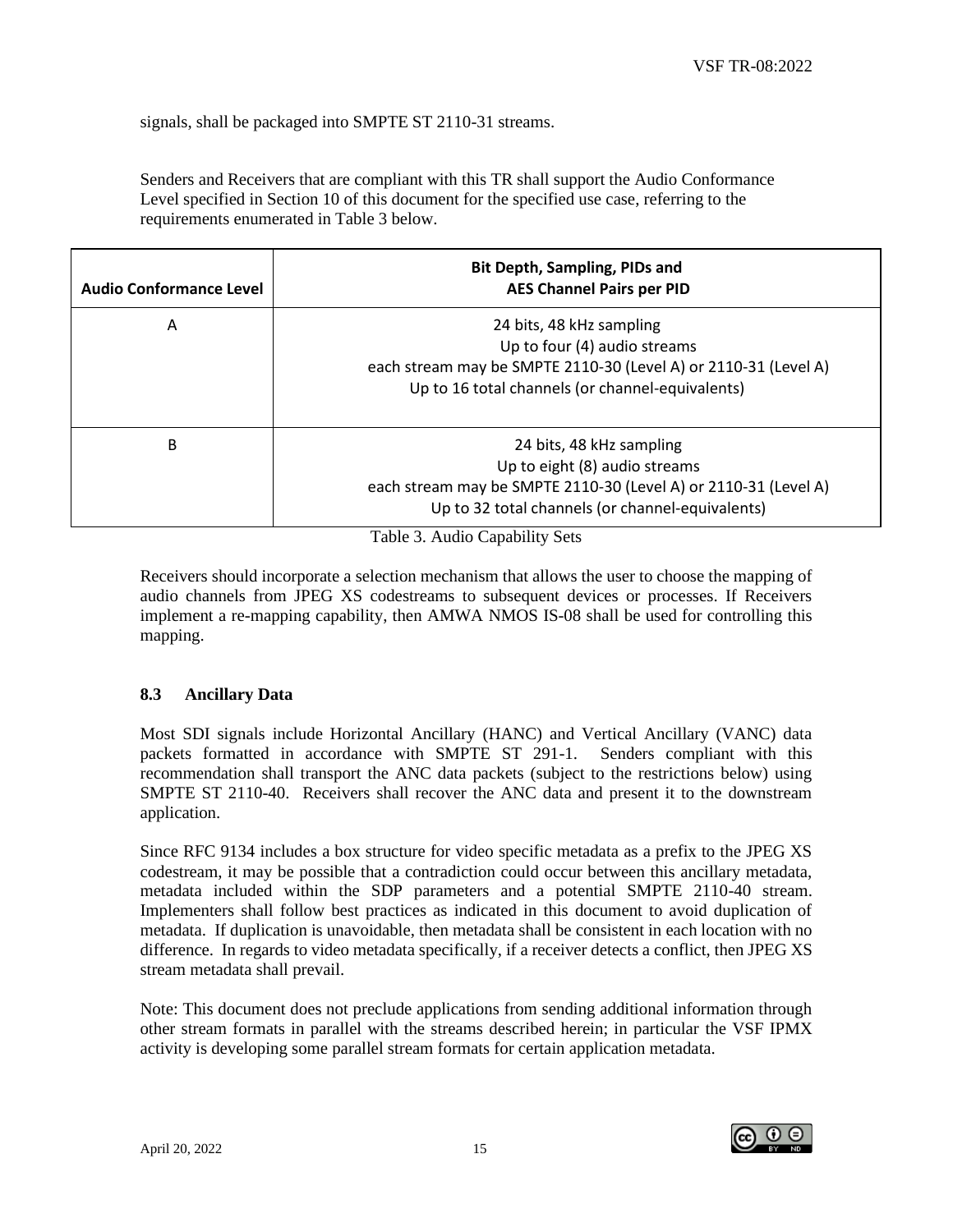## **8.3.1 HANC and VANC data which are excluded from transport**

Although embedded audio is formatted as HANC data, Senders shall use the method identified in section 8.2 for the transport of all audio signals.

Senders shall not use the methods in this section for audio.

The Embedded Audio Control Packet defined in SMPTE ST 299-1 should not be transmitted by Senders, and shall be ignored by Receivers if present in the ST 2110-40 stream. Receivers shall generate a locally correct Embedded Audio Control Packet based on their specific configuration if they are creating an SDI output.

EDH, CRC, and Line Number information, while present in the ancillary data spaces of SDI, are not formatted as ANC packets under SMPTE ST 291-1 and therefore shall not appear in SMPTE ST 2110-40 streams.

#### <span id="page-16-0"></span>**9. IP Encapsulation, Forward Error Correction, and Receiver Timing**

Senders and Receivers compliant with this recommendation shall be able to create and process, respectively, IP streams that are compliant with SMPTE ST 2110-22.

If SMPTE ST 2022-5 FEC is implemented in a Sender, that Sender shall construct the FEC stream in accordance with SMPTE ST 2022-5, and signal that FEC is being used, as specified in SMPTE ST 2110-10.

If SMPTE ST 2022-5 FEC is implemented in a Receiver, that Receiver shall be able to process FEC streams constructed in accordance with SMPTE ST 2022-5 and shall make use of the signaling specified in 2110-10.

If SMPTE ST 2022-7 redundant streams are implemented in a Sender, then that Sender shall construct the redundant streams as described in SMPTE ST 2022-7 and shall signal them as specified in SMPTE ST 2110-10.

If SMPTE ST 2022-7 redundant streams are implemented in a Receiver, then that Receiver shall process the redundant streams which have been constructed in accordance with SMPTE ST 2022- 7, and shall make use of the signaling specified in ST 2110-10.

Note: other FEC approaches may be used and if so, will be signaled in accordance with their defining documents; in particular the VSF IPMX activity FEC approach may be used.

Receivers shall implement one or more of the Timing Recovery Modes defined in Table 4 below.

| <b>Timing Recovery Mode</b> | Definition (normative)                                                                                                          |
|-----------------------------|---------------------------------------------------------------------------------------------------------------------------------|
| <b>SYNC</b>                 | Receivers shall be able to consume streams where the Sender's ts-<br><i>refelk</i> is equivalent to the Receiver's time source. |
|                             | Video Senders and Receivers shall conform to type W in SMPTE<br>ST 2110-21.                                                     |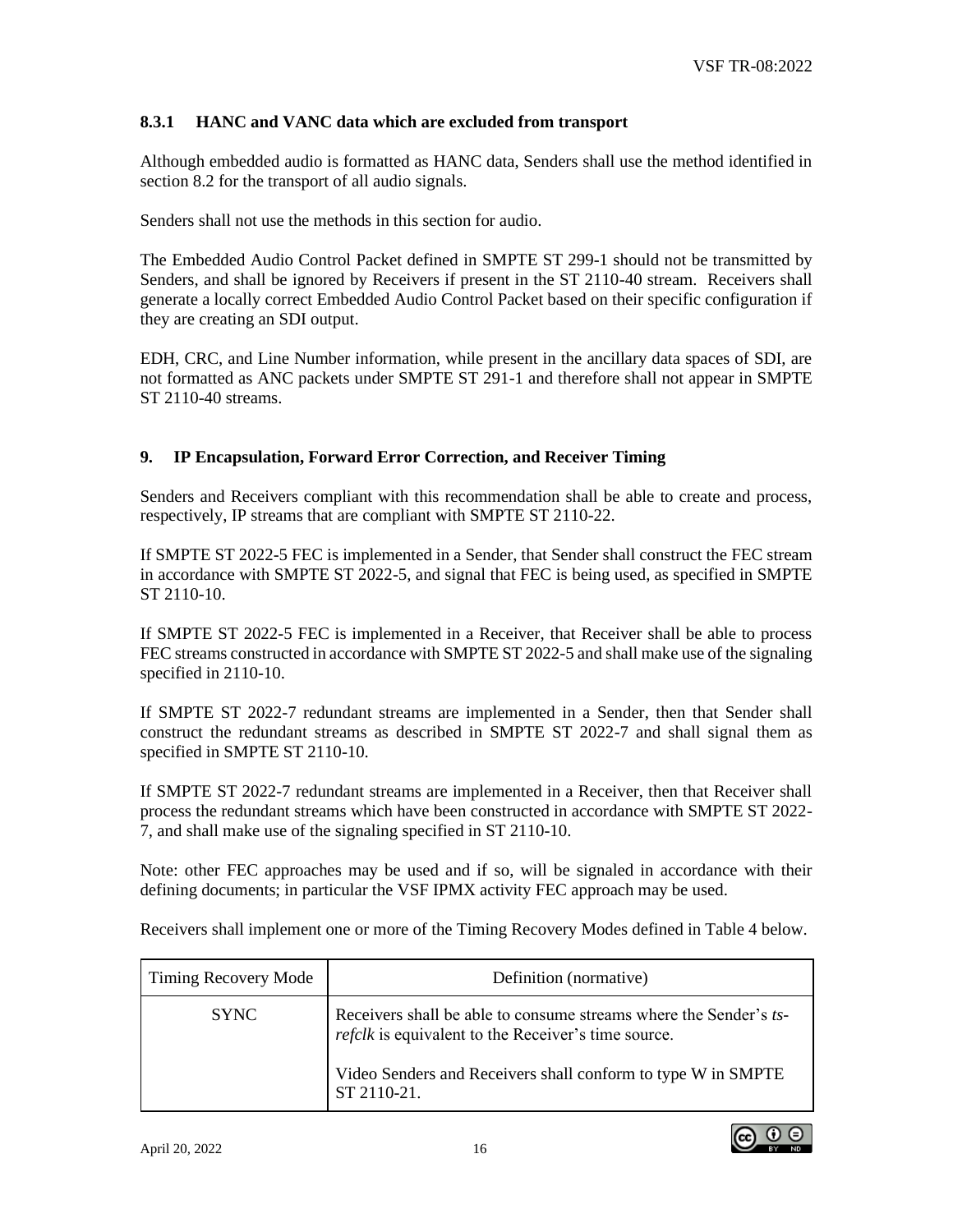|              | Note: Senders that implement the 2110TPNL traffic shape meet the<br>requirements of 2110TPW.                                                                                       |
|--------------|------------------------------------------------------------------------------------------------------------------------------------------------------------------------------------|
| <b>ASYNC</b> | Receivers shall be able to consume streams where the Sender's ts-<br>refelk differs from the Receiver's time source.<br>Video Senders shall conform to type W in SMPTE ST 2110-21, |
|              | while video Receivers shall be of type A in SMPTE ST 2110-21.                                                                                                                      |
| <b>IPMX</b>  | Video Senders shall conform to type W in SMPTE ST 2110-21,<br>while Receivers shall implement the timing model defined in VSF<br>$TR-10-1$ .                                       |

Table 4. Enumerated Names for the Timing Recovery Modes

#### <span id="page-17-0"></span>**10. Capability Sets and Interoperability Points**

Senders and Receivers which claim conformance with this recommendation shall support one or more configuration(s). A configuration is defined by the intersection of a Conformance Level and a Capability Set, as specified in Table 5 below.

Senders and Receivers supporting a specific configuration in Table 5 below shall support all interoperability points listed for that configuration in Appendix B of this document.

Note: Appendix B contains a table of capability sets indexed by conformance level. The table provides reasonable coverage of common formats and features used in professional video applications at the time of the publication of this recommendation.

| Conform-<br>ance<br>Level |        | Capability Set A<br>Intra-facility Use                                                                                                                           | Capability Set B<br>Interfacility                                                                                                                               | Capability Set C<br>Intra-campus with<br>Multimedia extensions                                                                                                                              | Capability Set D<br>Intra-campus with<br>Multimedia extensions                                                                                                                                                    |
|---------------------------|--------|------------------------------------------------------------------------------------------------------------------------------------------------------------------|-----------------------------------------------------------------------------------------------------------------------------------------------------------------|---------------------------------------------------------------------------------------------------------------------------------------------------------------------------------------------|-------------------------------------------------------------------------------------------------------------------------------------------------------------------------------------------------------------------|
| AI.                       | Timing | <b>SYNC</b>                                                                                                                                                      | <b>ASYNC</b>                                                                                                                                                    | <b>ASYNC</b> and <b>IPMX</b>                                                                                                                                                                | <b>IPMX</b>                                                                                                                                                                                                       |
| <b>FHD</b>                | Video  | <b>JPEG XS</b><br>YCbCr 4:2:2 only<br>bit depth $= 10$<br>maximum rate $=$ 4bpp<br>frame rate $\leq$ 60Hz<br>image width $\leq$ 1920<br>image height $\leq$ 1080 | <b>JPEG XS</b><br>YCbCr 4:2:2 only<br>bit depth $= 10$<br>maximum rate $= 4bp$<br>frame rate $\leq$ 60Hz<br>image width $\leq$ 1920<br>image height $\leq$ 1080 | <b>JPEG XS</b><br>YCbCr 4:2:2.<br>YCbCr 4:4:4.<br>RGB4.4.4<br>bit depth $\leq 10$<br>$maximum rate = 4bpp$<br>frame rate $\leq$ 60Hz<br>image width $\leq$ 2048<br>image height $\leq$ 1200 | <b>JPEG XS</b><br>YCbCr 4:2:0.<br>YCbCr 4:2:2.<br>YCbCr 4:4:4.<br>RGB4.4.4<br>bit depth $\leq 12$<br>maximum rate $=$ 4bpp<br>frame rate $\epsilon$ = 60Hz<br>image width $\leq$ 2048<br>image height $\leq$ 1200 |
|                           | Audio  | $ACI - A$                                                                                                                                                        | $ACI - A$                                                                                                                                                       | $ACI - A$                                                                                                                                                                                   | $ACI - A$                                                                                                                                                                                                         |
| UHD1<br>(4K)              | Video  | <b>JPEG XS</b><br>YCbCr 4:2:2 only<br>bit depth $= 10$<br>maximum rate $=$ 4bpp                                                                                  | <b>JPEG XS</b><br>YCbCr 4:2:2 only<br>bit depth $= 10$<br>maximum rate $=$ 4bpp                                                                                 | <b>JPEG XS</b><br>YCbCr 4:2:2,<br>YCbCr 4:4:4.<br>RGB 4:4:4                                                                                                                                 | <b>JPEG XS</b><br>YCbCr 4:2:0.<br>YCbCr 4:2:2,<br>YCbCr 4:4:4,                                                                                                                                                    |

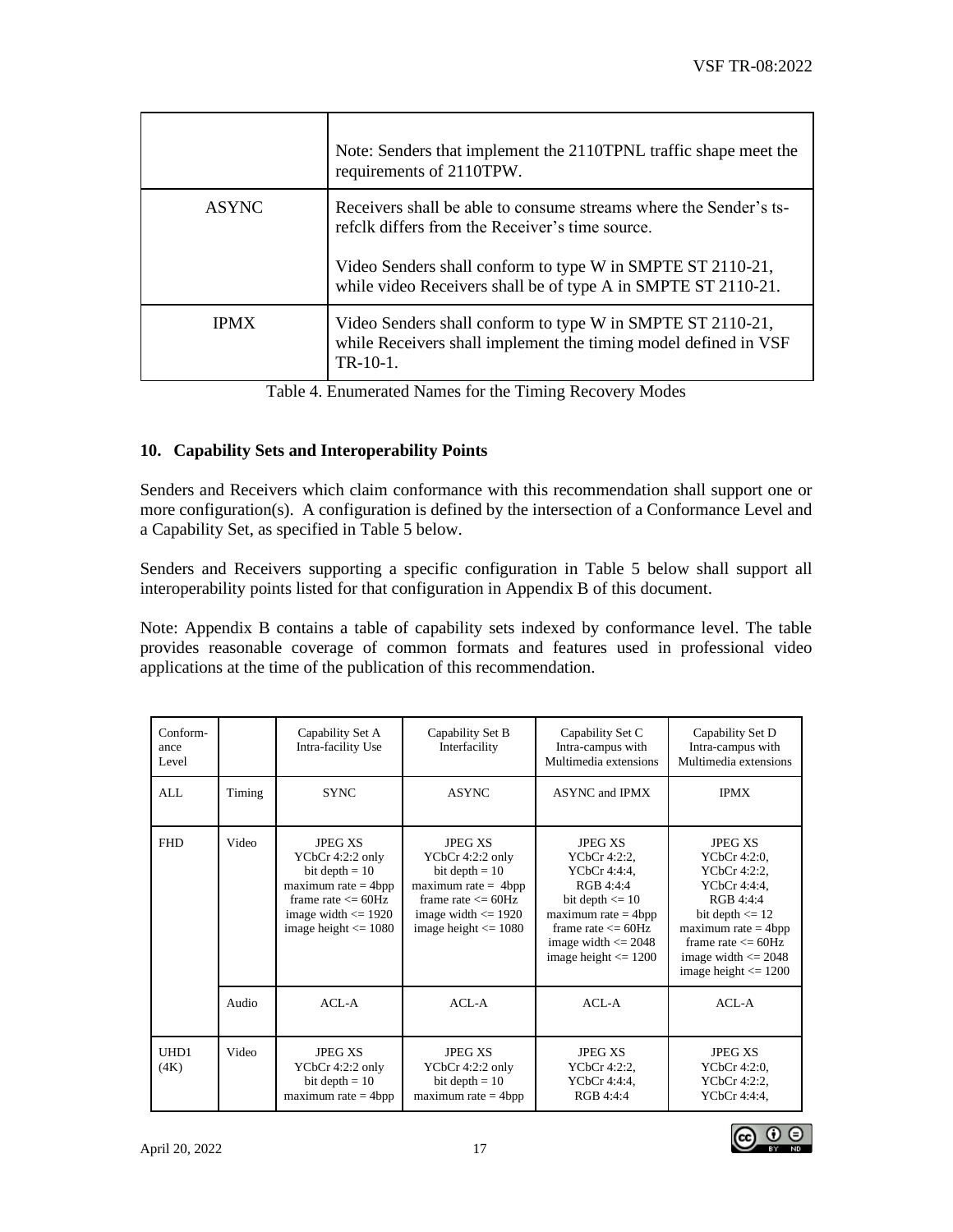|                          |       | frame rate $\leq$ 60Hz<br>image width $\leq$ 3840<br>image height $\leq$ 2160                                                                                   | frame rate $\leq$ 60Hz<br>image width $\leq$ 3840<br>image height $\leq$ 2160                                                                                    | bit depth $\leq 10$<br>maximum rate 4bpp<br>frame rate $\leq$ 60Hz<br>image width $\leq$ 4096<br>image height $\leq$ 2160                                                                    | RGB 4:4:4<br>bit depth $\leq 12$<br>maximum rate $= 4bp$<br>frame rate $\epsilon$ = 60Hz<br>image width $\leq$ 4096<br>image height $\leq$ 2160                                                                   |
|--------------------------|-------|-----------------------------------------------------------------------------------------------------------------------------------------------------------------|------------------------------------------------------------------------------------------------------------------------------------------------------------------|----------------------------------------------------------------------------------------------------------------------------------------------------------------------------------------------|-------------------------------------------------------------------------------------------------------------------------------------------------------------------------------------------------------------------|
|                          | Audio | $ACL-B$                                                                                                                                                         | $ACL-B$                                                                                                                                                          | $ACI - A$                                                                                                                                                                                    | $ACL-A$                                                                                                                                                                                                           |
| UHD <sub>2</sub><br>(8K) | Video | <b>JPEG XS</b><br>YCbCr 4:2:2 only<br>bit depth $= 10$<br>$maximum rate = 4bp$<br>frame rate $\leq$ 60Hz<br>image width $\leq$ 7680<br>image height $\leq$ 4320 | <b>JPEG XS</b><br>YCbCr 4:2:2 only<br>bit depth $= 10$<br>maximum rate $=$ 4bpp<br>frame rate $\leq$ 60Hz<br>image width $\leq$ 7680<br>image height $\leq$ 4320 | <b>JPEG XS</b><br>YCbCr 4:2:2,<br>YCbCr 4:4:4.<br>RGB 4:4:4<br>bit depth $\leq 10$<br>maximum rate $=$ 4bpp<br>frame rate $\leq$ 60Hz<br>image width $\leq$ 8192<br>image height $\leq$ 4320 | <b>JPEG XS</b><br>YCbCr 4:2:0.<br>YCbCr 4:2:2.<br>YCbCr 4:4:4.<br>RGB 4:4:4<br>bit depth $\leq 12$<br>$maximum rate = 4bp$<br>frame rate $\epsilon$ = 60Hz<br>image width $\leq 8192$<br>image height $\leq$ 4320 |
|                          | Audio | $ACL-B$                                                                                                                                                         | $ACL-B$                                                                                                                                                          | $ACL-B$                                                                                                                                                                                      | $ACL-B$                                                                                                                                                                                                           |

Table 5. Capability Sets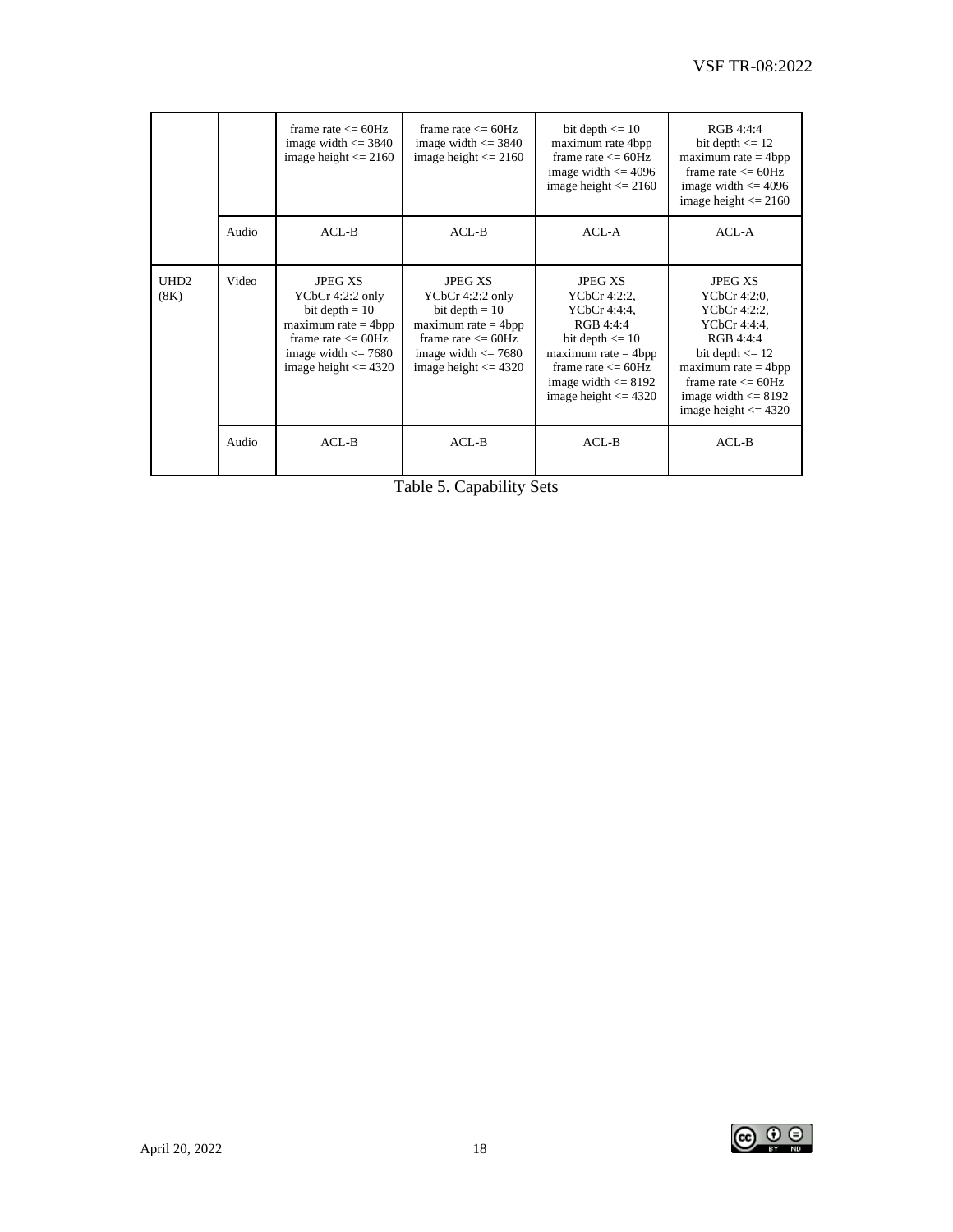#### <span id="page-19-0"></span>**Appendix A (Informative) Session Description and NMOS Examples**

The following Session Description Protocol (SDP) object describes a SMPTE ST2110-22 JPEG XS stream containing [720p@59.94Hz](mailto:720p@59.94Hz) video, sent in duplicate using ST 2022-7.

Note the media subtype "jxsv" and the kilobits-per-second indication b=AS:116000 (116 megabits per second, or about 2 bpp plus overheads). The b=AS:<rate> is defined in SMPTE ST 2110-22. The optional level and sublevel terms are also shown

```
v=0o=- 101202 53 IN IP4 10.0.81.54
s=237.0.0.50:22000
i=Nmos Testing 237.0.0.50:22000
t=0 0
a=recvonly
a=group:DUP PRIMARY SECONDARY
m=video 22000 RTP/AVP 98
c=IN IP4 237.0.0.50/32
a=source-filter: incl IN IP4 237.0.0.50 10.0.81.54
a=rtpmap:98 jxsv/90000
a=fmtp:98 sampling=YCbCr-
4:2:2;width=1280;height=720;packetmode=0;exactframerate=60000/1001;dept
h=10;TCS=SDR;colorimetry=BT709;SSN=ST2110-22:2019;TP=2110TPN;level=1k-
1;sublevel=Sublev3bpp
b=AS:116000
a=ssrc:0 cname:nmos@nmos.tv
a=ts-refclk:ptp=IEEE1588-2008:08-00-11-FF-FE-22-91-3C:127
a=mediaclk:direct=0
a=mid:PRIMARY
m=video 22000 RTP/AVP 98
c=IN IP4 237.64.0.50/32
a=source-filter: incl IN IP4 237.64.0.50 10.0.81.154
a=rtpmap:98 jxsv/90000
a=fmtp:98 sampling=YCbCr-
4:2:2;width=1280;height=720;packetmode=0;exactframerate=60000/1001;dept
h=10;TCS=SDR;colorimetry=BT709;SSN=ST2110-22:2019;TP=2110TPN;level=1k-
1;sublevel=Sublev3bpp
b=AS:116000
a=ssrc:0 cname:nmos@nmos.tv
a=ts-refclk:ptp=IEEE1588-2008:08-00-11-FF-FE-22-91-3C:127
a=mediaclk:direct=0
a=mid:SECONDARY
```
In particular, each JPEG XS capable video receiver must indicate subtype jxsv in its "caps" parameter (within the receiver object). An example of this is shown below.

```
{
     "device_id": "a2e5d793-b20c-31b2-baf5-0215a8f92bbd",
     "transport": "urn:x-nmos:transport:rtp.mcast",
     "format": "urn:x-nmos:format:video",
    "subscription": { "sender id": null, "active": true },
    "caps": {"media types": \begin{bmatrix} \text{``video/jxsv''} \end{bmatrix} },
    "interface bindings": [ "eth0", "eth1" ],
```
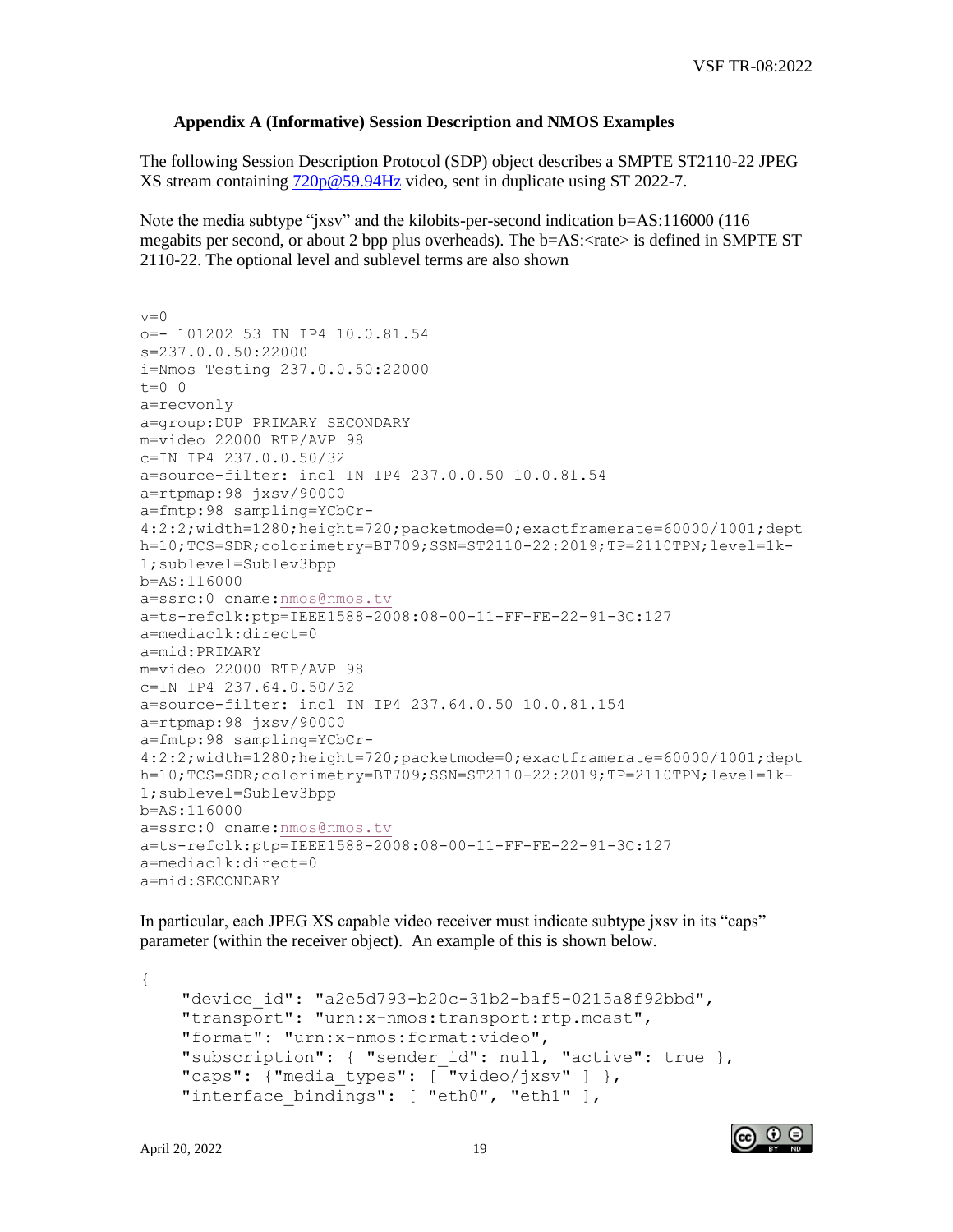```
 "description": "JPEG XS Test Receiver - video",
    "tags": { "urn:x-nmos:tag:grouphint/v1.0": [ "X:v1" ] },
    "id": "6aafb9e8-cb9f-3a15-9e25-6f50971ac7a2",
    "version": "1643643942:666000",
    "label": "JPEG XS Test Receiver - video"
}
```
--------------------------

In registering senders and receivers using AMWA IS-04, the JPEG XS capable receiver must indicate so using the same subtype in its "caps" parameter (part of the receiver object):

```
"caps": { "media types": [ "video/raw", "video/jxsv" ] }
```
In the NMOS Flow object, again the media\_type must indicate video/jxsv. Additional parameters may be added to the NMOS Flow schema for the average rate per frame in a future NMOS version.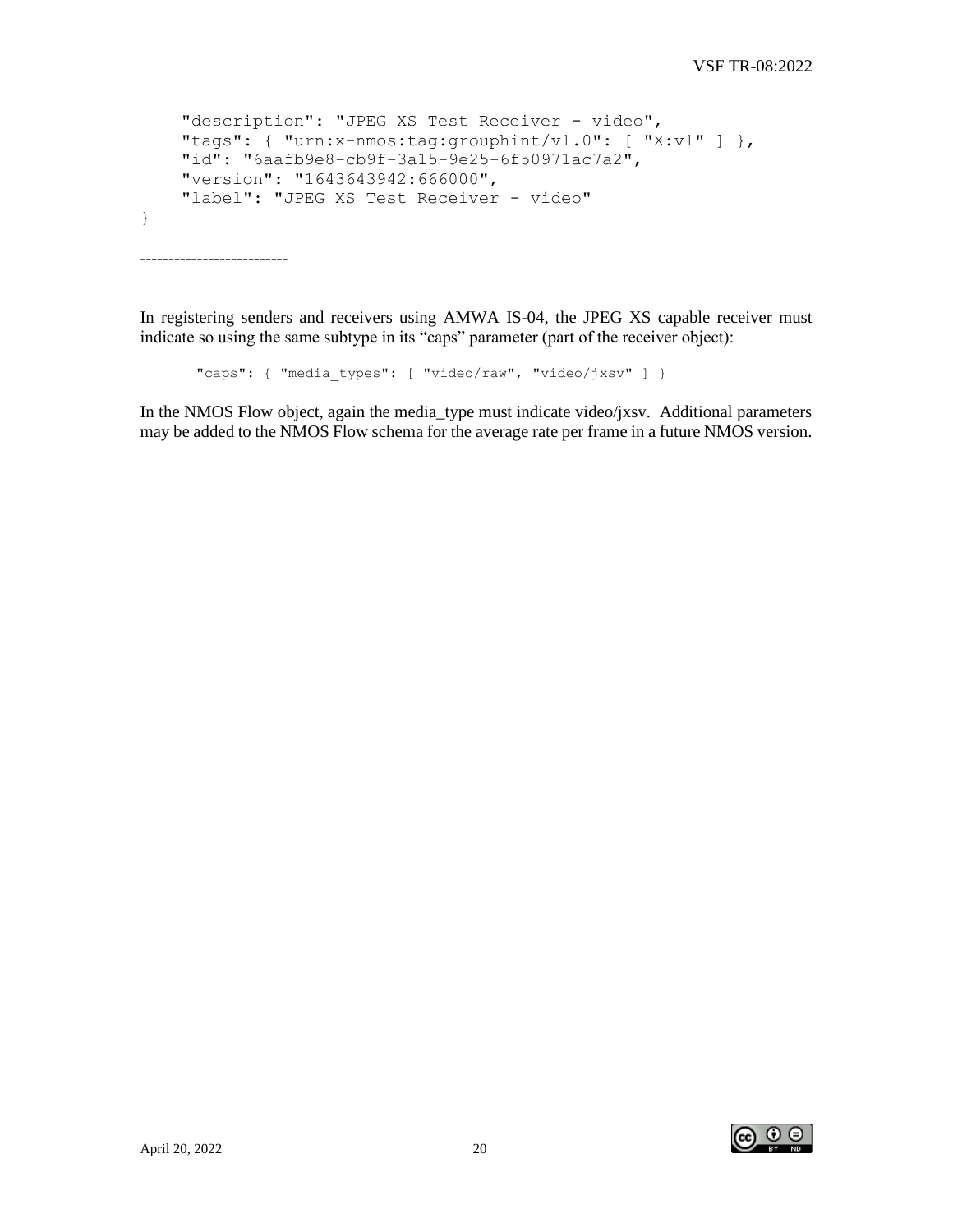# **Appendix B (Informative) Capability Sets and Interoperability Points**

<span id="page-21-0"></span>

|                               |                             |               |                                | nici opci ability 1 olitis Capability Sci 41 |                                  |                      |                                                          |                                                  |                                                   |                                           |            |                         |                               |                                    |                |                        |            |                                                                        |
|-------------------------------|-----------------------------|---------------|--------------------------------|----------------------------------------------|----------------------------------|----------------------|----------------------------------------------------------|--------------------------------------------------|---------------------------------------------------|-------------------------------------------|------------|-------------------------|-------------------------------|------------------------------------|----------------|------------------------|------------|------------------------------------------------------------------------|
| Inter-<br>op<br><b>Points</b> | Cap-<br>abil-<br>ity<br>Set | <b>Timing</b> | Con-<br>form-<br>ance<br>Level | Format &<br>Frame Rate*                      | <b>Sampling</b><br><b>Points</b> | Pixels per<br>Second | <b>Max</b><br>Coding<br><b>Efficiency</b><br><b>Mbps</b> | <b>Max</b><br>Coding<br>Efficiency<br><b>Bpp</b> | <b>Min</b><br>Coding<br>Efficiency<br><b>Mbps</b> | Min<br>Coding<br>Efficiency<br><b>Bpp</b> | <b>Bit</b> | Color<br>Depth Sampling | <b>Color Space</b>            | Audio<br>Conform-<br>ance<br>Level |                | <b>JPEG XS Profile</b> |            | Reference<br>Uncom-<br>pressed<br><b>Mbps</b><br>Video,<br><b>Mbps</b> |
|                               |                             |               |                                |                                              |                                  |                      |                                                          |                                                  |                                                   |                                           |            |                         |                               |                                    | Profile        | Level                  | Sublevel** |                                                                        |
| 1                             | A                           | SYNC          | FHD                            | 720px1280/59                                 | 921,600                          | 55,240,759           | 83                                                       | 1.5                                              | 221                                               | 4.00                                      | 10bit      | 4:2:2                   | Rec. ITU-R<br>BT.709-6        | A                                  | High<br>444.12 | $1K-1$                 | Sublev4bpp | 1105                                                                   |
| $\overline{2}$                | Α                           | SYNC          | FHD                            | 720px1280/50                                 | 921,600                          | 46,080,000           | 69                                                       | 1.5                                              | 184                                               | 4.00                                      | 10bit      | 4:2:2                   | Rec. ITU-R<br>BT.709-6        | A                                  | High<br>444.12 | $1K-1$                 | Sublev4bpp | 922                                                                    |
| 3                             | Α                           | SYNC          | FHD                            | 1080ix1920/29                                | 2,073,600                        | 62,145,854           | 93                                                       | 1.5                                              | 249                                               | 4.00                                      | 10bit      | 4:2:2                   | Rec. ITU-R<br>BT.709-6        | $\mathsf{A}$                       | High<br>444.12 | $2K-1$                 | Sublev4bpp | 1243                                                                   |
| $\overline{4}$                | Α                           | SYNC          | FHD                            | 1080ix1920/25                                | 2,073,600                        | 51,840,000           | 78                                                       | 1.5                                              | 207                                               | 4.00                                      | 10bit      | 4:2:2                   | Rec. ITU-R<br>BT.709-6        | $\mathsf{A}$                       | High<br>444.12 | $2K-1$                 | Sublev4bpp | 1037                                                                   |
| 5a                            | Α                           | SYNC          | FHD                            | 1080px1920/59                                | 2,073,600                        | 124,291,708          | 186                                                      | 1.5                                              | 497                                               | 4.00                                      | 10bit      | 4:2:2                   | Rec. ITU-R<br>BT.709-6        | $\mathsf{A}$                       | High<br>444.12 | $2K-1$                 | Sublev4bpp | 2486                                                                   |
| 5 <sub>b</sub>                | Α                           | SYNC          | <b>FHD</b>                     | 1080px1920/59                                | 2,073,600                        | 124,291,708          | 186                                                      | 1.5                                              | 497                                               | 4.00                                      | 10bit      | 4:2:2                   | Rec. ITU-R<br>BT.2100-2 (PQ)  | A                                  | High<br>444.12 | $2K-1$                 | Sublev4bpp | 2486                                                                   |
| 5c                            | Α                           | SYNC          | <b>FHD</b>                     | 1080px1920/59                                | 2,073,600                        | 124,291,708          | 186                                                      | 1.5                                              | 497                                               | 4.00                                      | 10bit      | 4:2:2                   | Rec. ITU-R<br>BT.2100-2 (HLG) | A                                  | High<br>444.12 | $2K-1$                 | Sublev4bpp | 2486                                                                   |
| 6a                            | $\overline{A}$              | SYNC          | FHD                            | 1080px1920/50                                | 2,073,600                        | 103,680,000          | 156                                                      | 1.5                                              | 415                                               | 4.00                                      | 10bit      | 4:2:2                   | Rec. ITU-R<br>BT.709-6        | A                                  | High<br>444.12 | $2K-1$                 | Sublev4bpp | 2074                                                                   |
| 6b                            | A                           | SYNC          | FHD                            | 1080px1920/50                                | 2,073,600                        | 103,680,000          | 156                                                      | 1.5                                              | 415                                               | 4.00                                      | 10bit      | 4:2:2                   | Rec. ITU-R<br>BT.2100-2 (PQ)  | A                                  | High<br>444.12 | $2K-1$                 | Sublev4bpp | 2074                                                                   |
| 6c                            | A                           | SYNC          | FHD                            | 1080px1920/50                                | 2,073,600                        | 103,680,000          | 156                                                      | 1.5                                              | 415                                               | 4.00                                      | 10bit      | 4:2:2                   | Rec. ITU-R<br>BT.2100-2 (HLG) | Α                                  | High<br>444.12 | $2K-1$                 | Sublev4bpp | 2074                                                                   |
| 7a                            | $\overline{A}$              |               | SYNC UHD1                      | 2160px3840/59                                | 8,294,400                        | 497,166,833          | 746                                                      | 1.5                                              | 1989                                              | 4.00                                      | 10bit      | 4:2:2                   | Rec. ITU-R<br>BT.2020-2       | B                                  | High<br>444.12 | $4K-2$                 | Sublev4bpp | 9,943                                                                  |
| 7b                            | $\mathsf{A}$                | <b>SYNC</b>   | UHD1                           | 2160px3840/59                                | 8,294,400                        | 497,166,833          | 746                                                      | 1.5                                              | 1989                                              | 4.00                                      | 10bit      | 4:2:2                   | Rec. ITU-R<br>BT.2100-2 (PQ)  | B                                  | High<br>444.12 | $4K-2$                 | Sublev4bpp | 9,943                                                                  |
| 7c                            | $\overline{A}$              | SYNC UHD1     |                                | 2160px3840/59                                | 8,294,400                        | 497,166,833          | 746                                                      | 1.5                                              | 1989                                              | 4.00                                      | 10bit      | 4:2:2                   | Rec. ITU-R<br>BT.2100-2 (HLG) | B                                  | High<br>444.12 | $4K-2$                 | Sublev4bpp | 9,943                                                                  |
| 8a                            | A                           | SYNC UHD1     |                                | 2160px3840/50                                | 8,294,400                        | 414,720,000          | 622                                                      | 1.5                                              | 1659                                              | 4.00                                      | 10bit      | 4:2:2                   | Rec. ITU-R<br>BT.2020-2       | B                                  | High<br>444.12 | $4K-2$                 | Sublev4bpp | 8,294                                                                  |
| 8b                            | A                           | <b>SYNC</b>   | UHD1                           | 2160px3840/50                                | 8,294,400                        | 414,720,000          | 622                                                      | 1.5                                              | 1659                                              | 4.00                                      | 10bit      | 4:2:2                   | Rec. ITU-R<br>BT.2100-2 (PQ)  | B                                  | High<br>444.12 | $4K-2$                 | Sublev4bpp | 8,294                                                                  |

# *Interoperability Points Capability Set A*

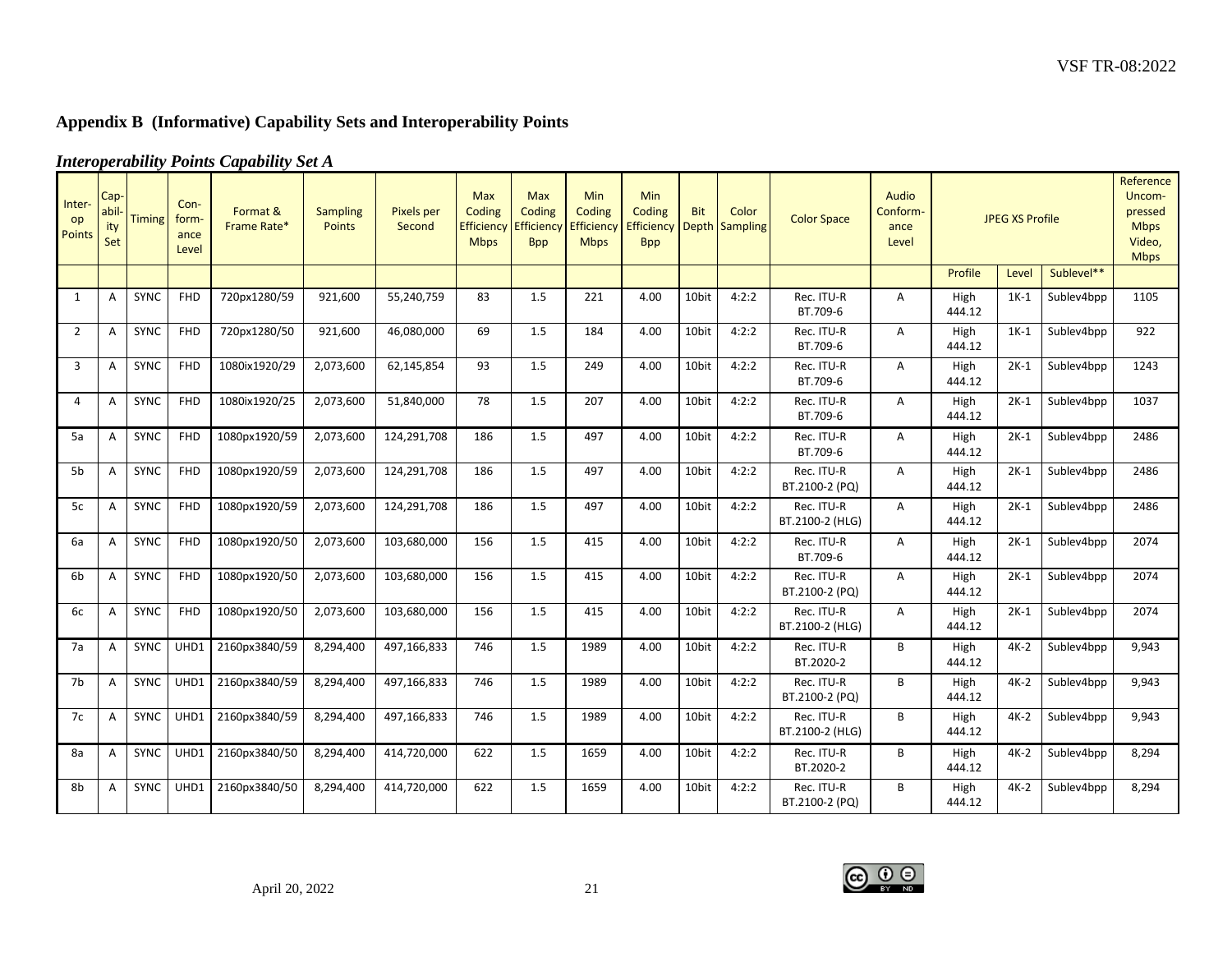| 8с              | $\overline{a}$ | <b>SYNC</b> | UHD1             | 2160px3840/50 | 8,294,400  | 414,720,000   | 622  | 1.5 | 1659 | 4.00 | 10bit | 4:2:2 | Rec. ITU-R<br>BT.2100-2 (HLG) | В       | High<br>444.12 | $4K-2$ | Sublev4bpp | 8,294  |
|-----------------|----------------|-------------|------------------|---------------|------------|---------------|------|-----|------|------|-------|-------|-------------------------------|---------|----------------|--------|------------|--------|
| 9a              |                | <b>SYNC</b> | UHD <sub>2</sub> | 4320px7680/59 | 33,177,600 | 1,988,667,333 | 2983 | 1.5 | 7955 | 4.00 | 10bit | 4:2:2 | Rec. ITU-R<br>BT.2020-2       | $ACL-B$ | High<br>444.12 | $8K-2$ | Sublev4bpp | 39,773 |
| 9b              |                | SYNC        | UHD <sub>2</sub> | 4320px7680/59 | 33,177,600 | 1,988,667,333 | 2983 | 1.5 | 7955 | 4.00 | 10bit | 4:2:2 | Rec. ITU-R<br>BT.2100-2 (PQ)  | ACL-B   | High<br>444.12 | $8K-2$ | Sublev4bpp | 39,773 |
| 9c              |                | SYNC        | UHD <sub>2</sub> | 4320px7680/59 | 33,177,600 | 1,988,667,333 | 2983 | 1.5 | 7955 | 4.00 | 10bit | 4:2:2 | Rec. ITU-R<br>BT.2100-2 (HLG) | $ACL-B$ | High<br>444.12 | $8K-2$ | Sublev4bpp | 39,773 |
| 10a             |                | SYNC        | UHD <sub>2</sub> | 4320px7680/50 | 33,177,600 | 1,658,880,000 | 2488 | 1.5 | 6636 | 4.00 | 10bit | 4:2:2 | Rec. ITU-R<br>BT.2020-2       | $ACL-B$ | High<br>444.12 | 8K-2   | Sublev4bpp | 33,178 |
| 10 <sub>b</sub> |                | <b>SYNC</b> | UHD <sub>2</sub> | 4320px7680/50 | 33,177,600 | 1,658,880,000 | 2488 | 1.5 | 6636 | 4.00 | 10bit | 4:2:2 | Rec. ITU-R<br>BT.2100-2 (PQ)  | ACL-B   | High<br>444.12 | 8K-2   | Sublev4bpp | 33,178 |
| 10 <sub>c</sub> |                | <b>SYNC</b> | UHD <sub>2</sub> | 4320px7680/50 | 33,177,600 | 1,658,880,000 | 2488 | 1.5 | 6636 | 4.00 | 10bit | 4:2:2 | Rec. ITU-R<br>BT.2100-2 (HLG) | $ACL-B$ | High<br>444.12 | $8K-2$ | Sublev4bpp | 33,178 |

\* "Video format is given as active lines, scanning (interlaced or progressive) and frame rate (59.9 is equivalent to 60/1.001, while 29.97 is equivalent to 30/1.001)

Sublevel: shall be set to Sublev3bpp or Sublev4bpp when the bpp is less than or equal to 3bpp, and shall be set to Sublev4bpp when the bpp exceeds 3bpp. Implementations compliant with this TR shall not set Sublevel to any

#### *Interoperability Points Capability Set B*

| Inter-<br>op<br><b>Points</b> | Cap-<br>abil<br>ity<br>Set | <b>Timing</b> | Con-<br>form-<br>ance<br>Level | Format &<br>Frame Rate* | <b>Sampling</b><br><b>Points</b> | <b>Pixels per</b><br>Second | Max<br>Coding<br><b>Efficiency</b><br><b>Mbps</b> | <b>Max</b><br>Coding<br><b>Efficiency</b><br><b>Bpp</b> | <b>Min</b><br>Coding<br><b>Efficiency</b><br><b>Mbps</b> | <b>Min</b><br>Coding<br>Efficiency<br><b>Bpp</b> | <b>Bit</b><br>Depth | Color<br><b>Sampling</b> | <b>Color Space</b>               | Audio<br>Conform-<br>ance<br>Level |             | <b>JPEG XS Profile</b> |            | Reference<br>Uncom-<br>pressed<br><b>Mbps</b><br>Video,<br><b>Mbps</b> |
|-------------------------------|----------------------------|---------------|--------------------------------|-------------------------|----------------------------------|-----------------------------|---------------------------------------------------|---------------------------------------------------------|----------------------------------------------------------|--------------------------------------------------|---------------------|--------------------------|----------------------------------|------------------------------------|-------------|------------------------|------------|------------------------------------------------------------------------|
|                               |                            |               |                                |                         |                                  |                             |                                                   |                                                         |                                                          |                                                  |                     |                          |                                  |                                    | Profile     | Level                  | Sublevel** |                                                                        |
|                               | B                          | <b>ASYNC</b>  | <b>FHD</b>                     | 720px1280/59            | 921,600                          | 55,240,759                  | 83                                                | 1.5                                                     | 221                                                      | 4.00                                             | 10bit               | 4:2:2                    | Rec. ITU-R<br>BT.709-6           | -A                                 | High 444.12 | $1K-1$                 | Sublev4bpp | 1105                                                                   |
|                               | B                          | <b>ASYNC</b>  | <b>FHD</b>                     | 720px1280/50            | 921,600                          | 46,080,000                  | 69                                                | 1.5                                                     | 184                                                      | 4.00                                             | 10bit               | 4:2:2                    | Rec. ITU-R<br>BT.709-6           | A                                  | High 444.12 | $1K-1$                 | Sublev4bpp | 922                                                                    |
|                               | B                          | <b>ASYNC</b>  | <b>FHD</b>                     | 1080ix1920/29           | 2,073,600                        | 62,145,854                  | 93                                                | 1.5                                                     | 249                                                      | 4.00                                             | 10bit               | 4:2:2                    | Rec. ITU-R<br>BT.709-6           | A                                  | High 444.12 | $2K-1$                 | Sublev4bpp | 1243                                                                   |
|                               | B                          | <b>ASYNC</b>  | <b>FHD</b>                     | 1080ix1920/25           | 2,073,600                        | 51,840,000                  | 78                                                | 1.5                                                     | 207                                                      | 4.00                                             | 10bit               | 4:2:2                    | Rec. ITU-R<br>BT.709-6           | A                                  | High 444.12 | $2K-1$                 | Sublev4bpp | 1037                                                                   |
| 5a                            | B                          | <b>ASYNC</b>  | <b>FHD</b>                     | 1080px1920/59           | 2,073,600                        | 124,291,708                 | 186                                               | 1.5                                                     | 497                                                      | 4.00                                             | 10bit               | 4:2:2                    | Rec. ITU-R<br>BT.709-6           | A                                  | High 444.12 | $2K-1$                 | Sublev4bpp | 2486                                                                   |
| 5 <sub>b</sub>                | B                          | <b>ASYNC</b>  | <b>FHD</b>                     | 1080px1920/59           | 2,073,600                        | 124,291,708                 | 186                                               | 1.5                                                     | 497                                                      | 4.00                                             | 10bit               | 4:2:2                    | Rec. ITU-R<br>BT.2100-2 (PQ)     | A                                  | High 444.12 | $2K-1$                 | Sublev4bpp | 2486                                                                   |
| 5c                            | B                          | <b>ASYNC</b>  | <b>FHD</b>                     | 1080px1920/59           | 2,073,600                        | 124,291,708                 | 186                                               | 1.5                                                     | 497                                                      | 4.00                                             | 10bit               | 4:2:2                    | Rec. ITU-R<br>BT.2100-2<br>(HLG) | A                                  | High 444.12 | $2K-1$                 | Sublev4bpp | 2486                                                                   |
| 6а                            | B                          | <b>ASYNC</b>  | <b>FHD</b>                     | 1080px1920/50           | 2,073,600                        | 103,680,000                 | 156                                               | 1.5                                                     | 415                                                      | 4.00                                             | 10bit               | 4:2:2                    | Rec. ITU-R<br>BT.709-6           | A                                  | High 444.12 | $2K-1$                 | Sublev4bpp | 2074                                                                   |



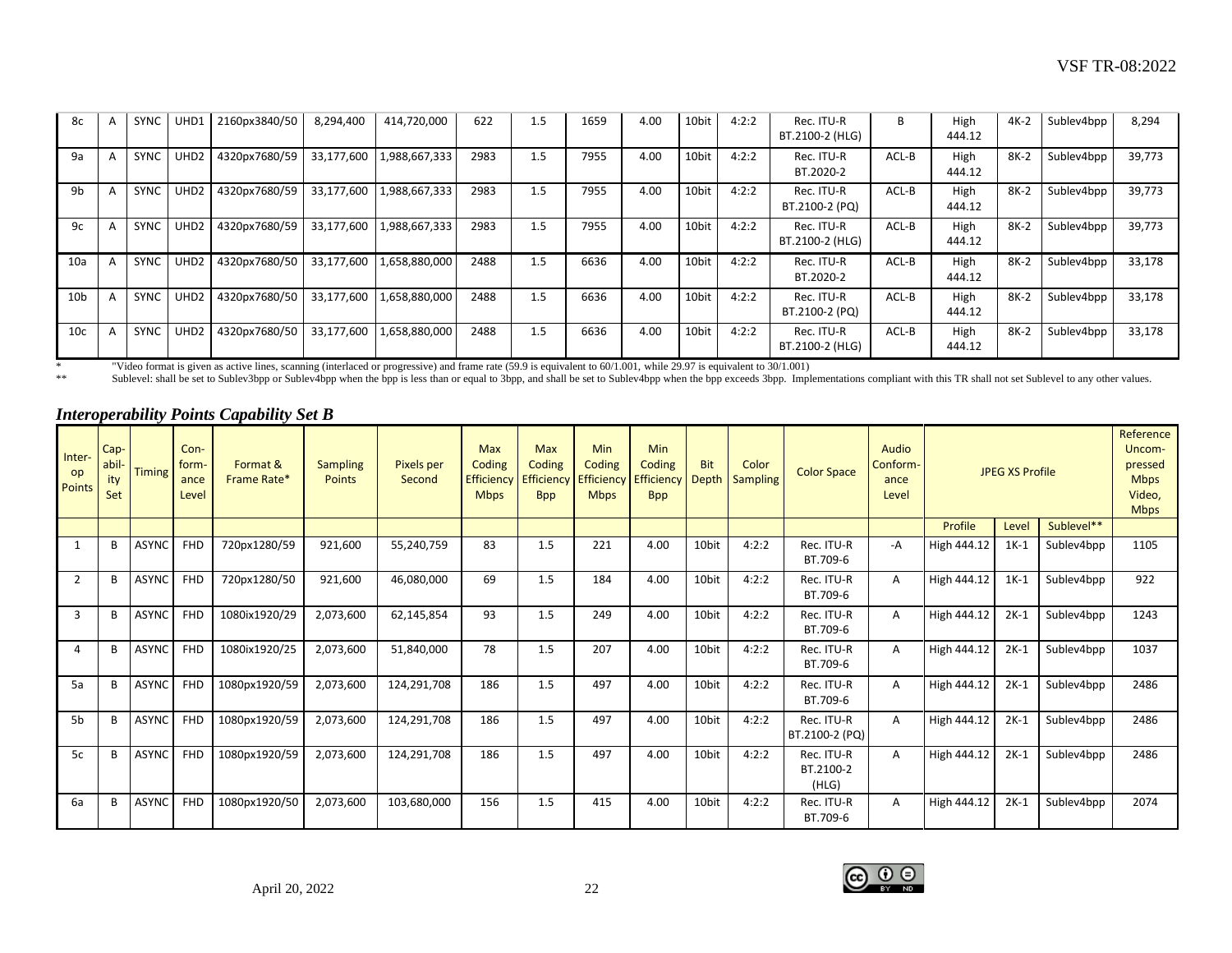| 6 <sub>b</sub>  | B | <b>ASYNC</b> | <b>FHD</b>       | 1080px1920/50 | 2,073,600  | 103,680,000   | 156  | 1.5 | 415  | 4.00 | 10bit | 4:2:2 | Rec. ITU-R<br>BT.2100-2 (PQ)     | Α | High 444.12 | $2K-1$ | Sublev4bpp | 2074   |
|-----------------|---|--------------|------------------|---------------|------------|---------------|------|-----|------|------|-------|-------|----------------------------------|---|-------------|--------|------------|--------|
| 6c              | B | <b>ASYNC</b> | <b>FHD</b>       | 1080px1920/50 | 2,073,600  | 103,680,000   | 156  | 1.5 | 415  | 4.00 | 10bit | 4:2:2 | Rec. ITU-R<br>BT.2100-2<br>(HLG) | A | High 444.12 | $2K-1$ | Sublev4bpp | 2074   |
| 7a              | B | <b>ASYNC</b> | UHD1             | 2160px3840/59 | 8,294,400  | 497,166,833   | 746  | 1.5 | 1989 | 4.00 | 10bit | 4:2:2 | Rec. ITU-R<br>BT.2020-2          | B | High 444.12 | $4K-2$ | Sublev4bpp | 9,943  |
| 7b              | B | <b>ASYNC</b> | UHD1             | 2160px3840/59 | 8,294,400  | 497,166,833   | 746  | 1.5 | 1989 | 4.00 | 10bit | 4:2:2 | Rec. ITU-R<br>BT.2100-2 (PQ)     | B | High 444.12 | $4K-2$ | Sublev4bpp | 9,943  |
| 7c              | B | ASYNC UHD1   |                  | 2160px3840/59 | 8,294,400  | 497,166,833   | 746  | 1.5 | 1989 | 4.00 | 10bit | 4:2:2 | Rec. ITU-R<br>BT.2100-2<br>(HLG) | B | High 444.12 | $4K-2$ | Sublev4bpp | 9,943  |
| 8a              | B | <b>ASYNC</b> | UHD1             | 2160px3840/50 | 8,294,400  | 414,720,000   | 622  | 1.5 | 1659 | 4.00 | 10bit | 4:2:2 | Rec. ITU-R<br>BT.2020-2          | B | High 444.12 | $4K-2$ | Sublev4bpp | 8,294  |
| 8b              | B | <b>ASYNC</b> | UHD1             | 2160px3840/50 | 8,294,400  | 414,720,000   | 622  | 1.5 | 1659 | 4.00 | 10bit | 4:2:2 | Rec. ITU-R<br>BT.2100-2 (PQ)     | B | High 444.12 | $4K-2$ | Sublev4bpp | 8,294  |
| 8c              | B | ASYNC UHD1   |                  | 2160px3840/50 | 8,294,400  | 414,720,000   | 622  | 1.5 | 1659 | 4.00 | 10bit | 4:2:2 | Rec. ITU-R<br>BT.2100-2<br>(HLG) | B | High 444.12 | $4K-2$ | Sublev4bpp | 8,294  |
| 9a              | B | ASYNC UHD2   |                  | 4320px7680/59 | 33.177.600 | 1,988,667,333 | 2983 | 1.5 | 7955 | 4.00 | 10bit | 4:2:2 | Rec. ITU-R<br>BT.2020-2          | B | High 444.12 | $8K-2$ | Sublev4bpp | 39.773 |
| 9b              | B | <b>ASYNC</b> | UHD <sub>2</sub> | 4320px7680/59 | 33,177,600 | 1,988,667,333 | 2983 | 1.5 | 7955 | 4.00 | 10bit | 4:2:2 | Rec. ITU-R<br>BT.2100-2 (PQ)     | B | High 444.12 | 8K-2   | Sublev4bpp | 39,773 |
| 9c              | B | ASYNC UHD2   |                  | 4320px7680/59 | 33,177,600 | 1,988,667,333 | 2983 | 1.5 | 7955 | 4.00 | 10bit | 4:2:2 | Rec. ITU-R<br>BT.2100-2<br>(HLG) | B | High 444.12 | 8K-2   | Sublev4bpp | 39,773 |
| 10a             | B | ASYNC UHD2   |                  | 4320px7680/50 | 33,177,600 | 1,658,880,000 | 2488 | 1.5 | 6636 | 4.00 | 10bit | 4:2:2 | Rec. ITU-R<br>BT.2020-2          | В | High 444.12 | $8K-2$ | Sublev4bpp | 33,178 |
| 10 <sub>b</sub> | B | ASYNC UHD2   |                  | 4320px7680/50 | 33,177,600 | 1,658,880,000 | 2488 | 1.5 | 6636 | 4.00 | 10bit | 4:2:2 | Rec. ITU-R<br>BT.2100-2 (PQ)     | B | High 444.12 | 8K-2   | Sublev4bpp | 33,178 |
| 10 <sub>c</sub> | В | ASYNC UHD2   |                  | 4320px7680/50 | 33,177,600 | 1,658,880,000 | 2488 | 1.5 | 6636 | 4.00 | 10bit | 4:2:2 | Rec. ITU-R<br>BT.2100-2<br>(HLG) | B | High 444.12 | 8K-2   | Sublev4bpp | 33,178 |

\* "Video format is given as active lines, scanning (interlaced or progressive) and frame rate (59.9 is equivalent to 60/1.001, while 29.97 is equivalent to 30/1.001)

\*\* Sublevel: shall be set to Sublev3bpp or Sublev4bpp when the bpp is less than or equal to 3bpp, and shall be set to Sublev4bpp when the bpp exceeds 3bpp. Implementations compliant with this TR shall not set Sublevel to a

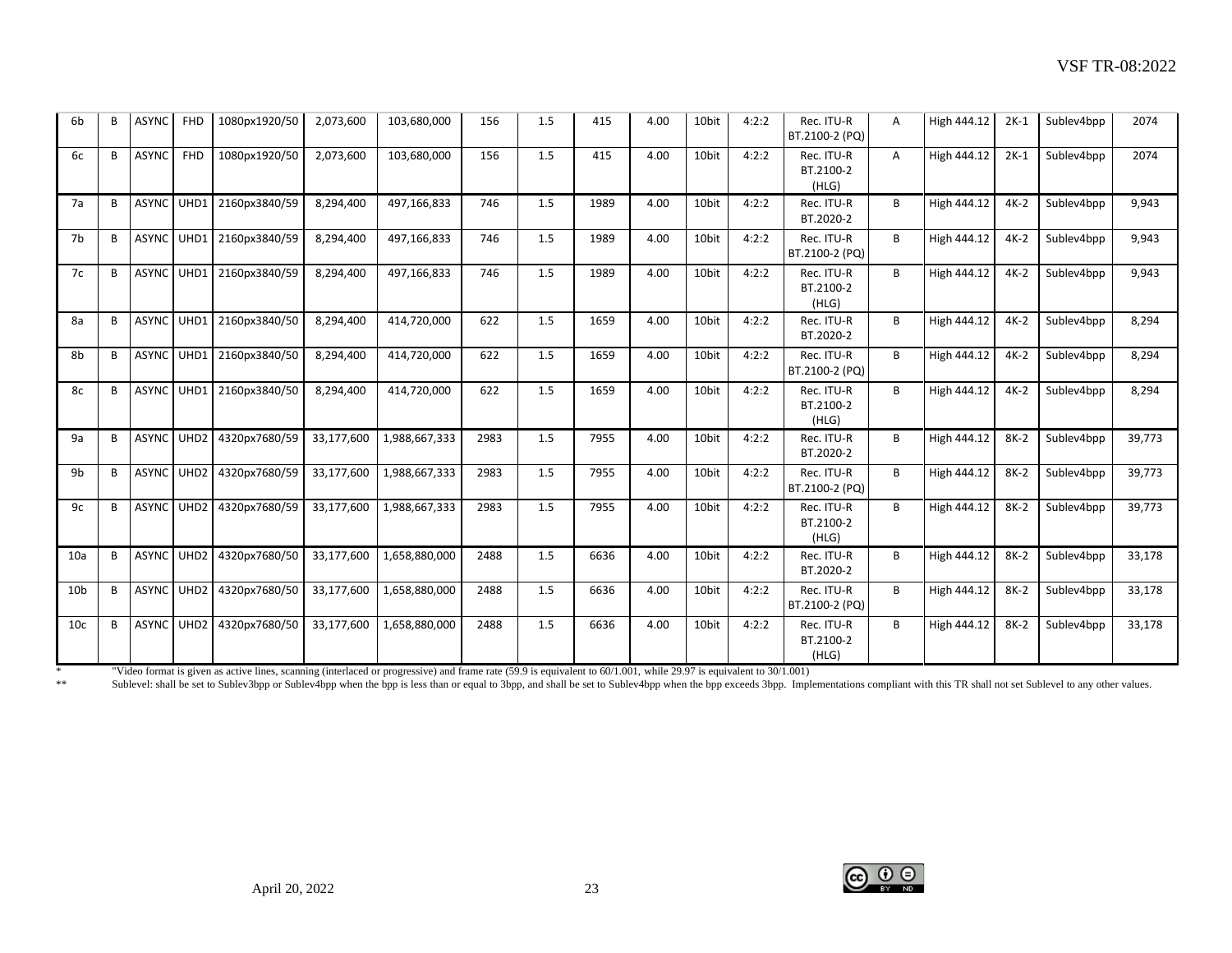# *Interoperability Points Capability Set C*

| Inter-<br>op<br><b>Points</b> | Cap-<br>ability<br>Set | <b>Timing</b> | Con-<br>form-<br>ance<br>Level | Format &<br>Frame Rate* | <b>Sampling</b><br><b>Points</b> | <b>Pixels per</b><br>Second | <b>Max</b><br>Coding<br>Efficiency<br><b>Mbps</b> | <b>Max</b><br>Coding<br><b>Efficiency</b><br><b>Bpp</b> | <b>Min</b><br>Coding<br>Efficiency<br><b>Mbps</b> | <b>Min</b><br>Coding<br>Efficiency<br><b>Bpp</b> | <b>Bit</b><br>Depth | Color<br><b>Sampling</b><br>*** | <b>Color Space</b>                                                                                          | Audio<br>Con-<br>form-<br>ance<br>Level |             | <b>JPEG XS Profile</b> |            | Reference<br>Uncom-<br>pressed<br><b>Mbps</b><br>Video,<br><b>Mbps</b> |
|-------------------------------|------------------------|---------------|--------------------------------|-------------------------|----------------------------------|-----------------------------|---------------------------------------------------|---------------------------------------------------------|---------------------------------------------------|--------------------------------------------------|---------------------|---------------------------------|-------------------------------------------------------------------------------------------------------------|-----------------------------------------|-------------|------------------------|------------|------------------------------------------------------------------------|
|                               |                        |               |                                |                         |                                  |                             |                                                   |                                                         |                                                   |                                                  |                     |                                 |                                                                                                             |                                         | Profile     | Level                  | Sublevel** |                                                                        |
|                               |                        |               |                                |                         |                                  |                             |                                                   |                                                         |                                                   |                                                  |                     |                                 | Capability set C includes all items 1-10c in Capability Set B, Below are only the additional interop points |                                         |             |                        |            |                                                                        |
| 1a                            | $\mathsf{C}$           | <b>ASYNC</b>  | <b>FHD</b>                     | 1080px1920/59*          | 2,073,600                        | 124,291,708                 | 186                                               | 1.5                                                     | 497                                               | 4.00                                             | 8bit                | RGB 4:4:4                       | Rec. ITU-R<br>BT.709-6                                                                                      | A                                       | High 444.12 | $2K-1$                 | Sublev4bpp | 2983                                                                   |
| 1 <sub>b</sub>                | $\mathsf{C}$           | <b>ASYNC</b>  | <b>FHD</b>                     | 1080px1920/50           | 2,073,600                        | 103,680,000                 | 156                                               | 1.5                                                     | 415                                               | 4.00                                             | 8bit                | RGB 4:4:4                       | Rec. ITU-R<br>BT.709-6                                                                                      | Α                                       | High 444.12 | $2K-1$                 | Sublev4bpp | 2488                                                                   |
| 1 <sub>c</sub>                | $\mathsf{C}$           | <b>ASYNC</b>  | <b>FHD</b>                     | 1080px1920/60           | 2,073,600                        | 124,416,000                 | 187                                               | 1.5                                                     | 498                                               | 4.00                                             | 10bit               | RGB 4:4:4                       | Rec. ITU-R<br>BT.709-6                                                                                      | A                                       | High 444.12 | $2K-1$                 | Sublev4bpp | 3732                                                                   |
| 1 <sub>d</sub>                | $\mathsf{C}$           | <b>ASYNC</b>  | <b>FHD</b>                     | 1080px1920/59*          | 2,073,600                        | 124,291,708                 | 186                                               | 1.5                                                     | 497                                               | 4.00                                             | 8bit                | <b>YCbCr</b><br>4:4:4           | Rec. ITU-R<br>BT.709-6                                                                                      | Α                                       | High 444.12 | $2K-1$                 | Sublev4bpp | 2983                                                                   |
| 2a                            | C                      | <b>ASYNC</b>  | FHD                            | 1200px1920/60           | 2,304,000                        | 138,101,898                 | 207                                               | 1.5                                                     | 552                                               | 4.00                                             | 8bit                | Full<br>Range<br>RGB 4:4:4      | Rec. ITU-R<br>BT.709-6                                                                                      | A                                       | High 444.12 | $4K-1$                 | Sublev4bpp | 3318                                                                   |
| 2 <sub>b</sub>                | $\mathsf{C}$           | <b>ASYNC</b>  | <b>FHD</b>                     | 1200px1920/50           | 2,304,000                        | 115,200,000                 | 173                                               | 1.5                                                     | 461                                               | 4.00                                             | 8bit                | Full<br>Range<br>RGB 4:4:4      | Rec. ITU-R<br>BT.709-6                                                                                      | $\mathsf{A}$                            | High 444.12 | $4K-1$                 | Sublev4bpp | 2765                                                                   |
| 3a                            | $\mathsf{C}$           | <b>ASYNC</b>  | <b>UHD</b><br>1                | 2160px3840/59*          | 8,294,400                        | 497,166,833                 | 746                                               | 1.5                                                     | 1991                                              | 4.00                                             | 8bit                | RGB 4:4:4                       | Rec. ITU-R<br>BT.709-6                                                                                      | B                                       | High 444.12 | $4K-2$                 | Sublev4bpp | 11,932                                                                 |
| 3 <sub>b</sub>                | $\mathsf{C}$           | <b>ASYNC</b>  | <b>UHD</b><br>1                | 2160px3840/59*          | 8,294,400                        | 497,166,833                 | 746                                               | 1.5                                                     | 1991                                              | 4.00                                             | 10bit               | YCbCr<br>4:4:4                  | Rec. ITU-R<br>BT.2100-2                                                                                     | B                                       | High 444.12 | $4K-2$                 | Sublev4bpp | 14,915                                                                 |
| 3c                            | $\mathsf{C}$           | <b>ASYNC</b>  | <b>UHD</b><br>1                | 2160px3840/59*          | 8,294,400                        | 497,166,833                 | 746                                               | 1.5                                                     | 1991                                              | 4.00                                             | 10bit               | <b>YCbCr</b><br>4:4:4           | Rec. ITU-R<br>BT.2100-2 (PQ)                                                                                | B.                                      | High 444.12 | $4K-2$                 | Sublev4bpp | 14,915                                                                 |
| 3d                            | $\mathsf{C}$           | <b>ASYNC</b>  | <b>UHD</b><br>1                | 2160px3840/59*          | 8,294,400                        | 497,166,833                 | 746                                               | 1.5                                                     | 1991                                              | 4.00                                             | 10bit               | <b>YCbCr</b><br>4:4:4           | Rec. ITU-R<br>BT.2100-2<br>(HLG)                                                                            | B                                       | High 444.12 | $4K-2$                 | Sublev4bpp | 14,915                                                                 |
| 3e                            | C                      | <b>ASYNC</b>  | <b>UHD</b><br>1                | 2160px3840/59*          | 8,294,400                        | 497,166,833                 | 746                                               | 1.5                                                     | 1991                                              | 4.00                                             | 10bit               | RGB 4:4:4                       | Rec. ITU-R<br>BT.2020-2                                                                                     | B                                       | High 444.12 | $4K-2$                 | Sublev4bpp | 11,932                                                                 |

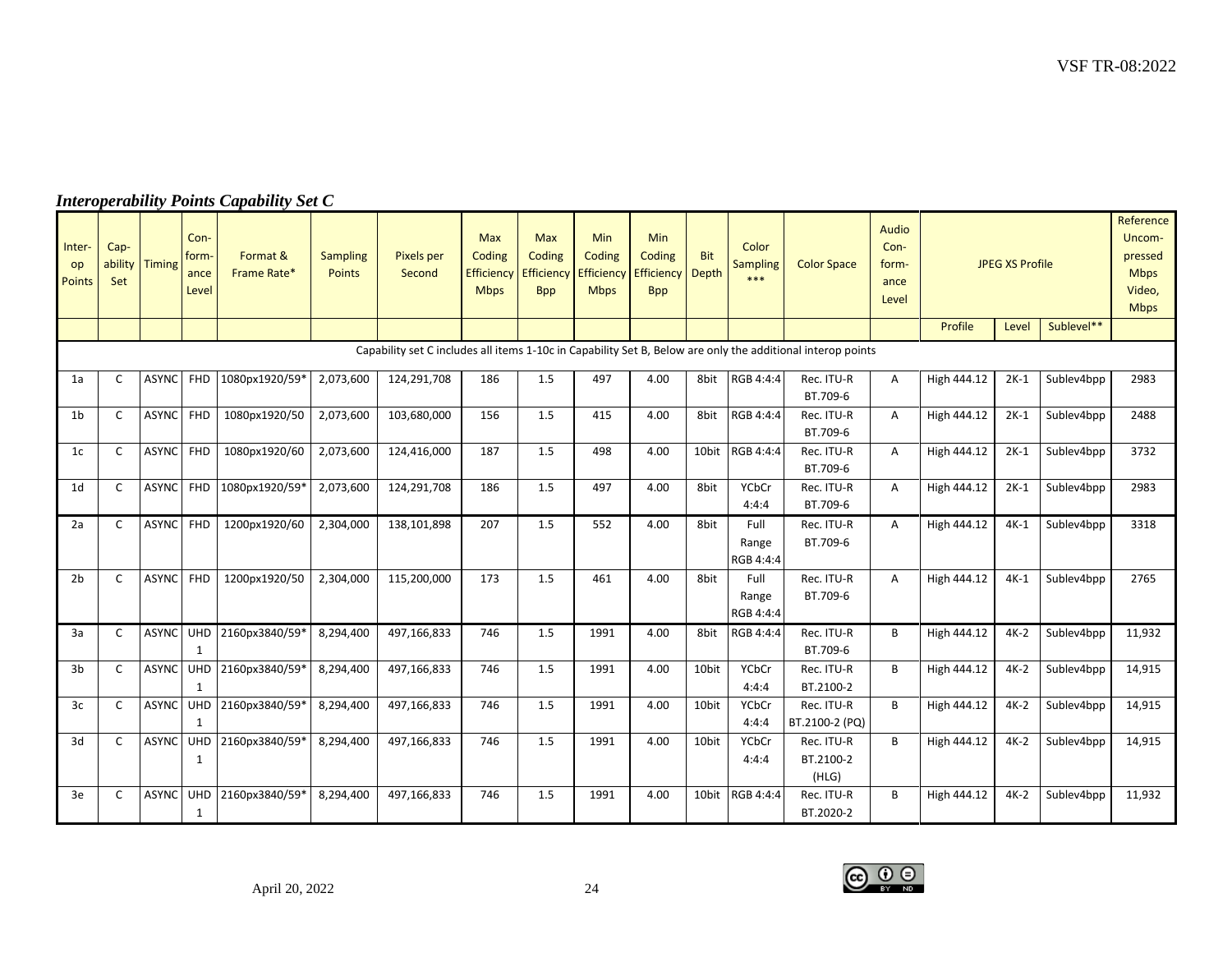| 4а |  | ASYNC   UHD   4320px7680/59*   33,177,600   1,988,667,333 |  | 2986 | 1.5 | 7963 | 4.00 | 10bit | YCbCr | Rec. ITU-R     | В | High 444.12 | 8K-2   | Sublev4bpp | 59,660 |
|----|--|-----------------------------------------------------------|--|------|-----|------|------|-------|-------|----------------|---|-------------|--------|------------|--------|
|    |  |                                                           |  |      |     |      |      |       | 4:4:4 | BT.2100-2      |   |             |        |            |        |
| 4b |  | ASYNC   UHD   4320px7680/59*   33,177,600   1,988,667,333 |  | 2986 | 1.5 | 7963 | 4.00 | 10bit | YCbCr | Rec. ITU-R     |   | High 444.12 | 8K-2   | Sublev4bpp | 59,660 |
|    |  |                                                           |  |      |     |      |      |       | 4:4:4 | BT.2100-2 (PQ) |   |             |        |            |        |
| 4c |  | ASYNC UHD 4320px7680/59* 33,177,600 1,988,667,333         |  | 2986 | 1.5 | 7963 | 4.00 | 10bit | YCbCr | Rec. ITU-R     |   | High 444.12 | $8K-2$ | Sublev4bpp | 59,660 |
|    |  |                                                           |  |      |     |      |      |       | 4:4:4 | BT.2100-2      |   |             |        |            |        |
|    |  |                                                           |  |      |     |      |      |       |       | (HLG)          |   |             |        |            |        |

Video format is given as active lines, scanning (interlaced or progressive) and frame rate (59 is used to indicate 59.94, with the actual value given by 60/1.001, while 29 is used to indicate 29.97, with the actual value g

Eublevel: shall be set to Sublev3bpp or Sublev4bpp when the bpp is less than or equal to 3bpp, and shall be set to Sublev4bpp when the bpp exceeds 3bpp. Implementations compliant with this TR shall not set Sublevel to any Full Range is indicated, on 2a and 2b, where not indicated all others are limited range (RGB or YCbCr)